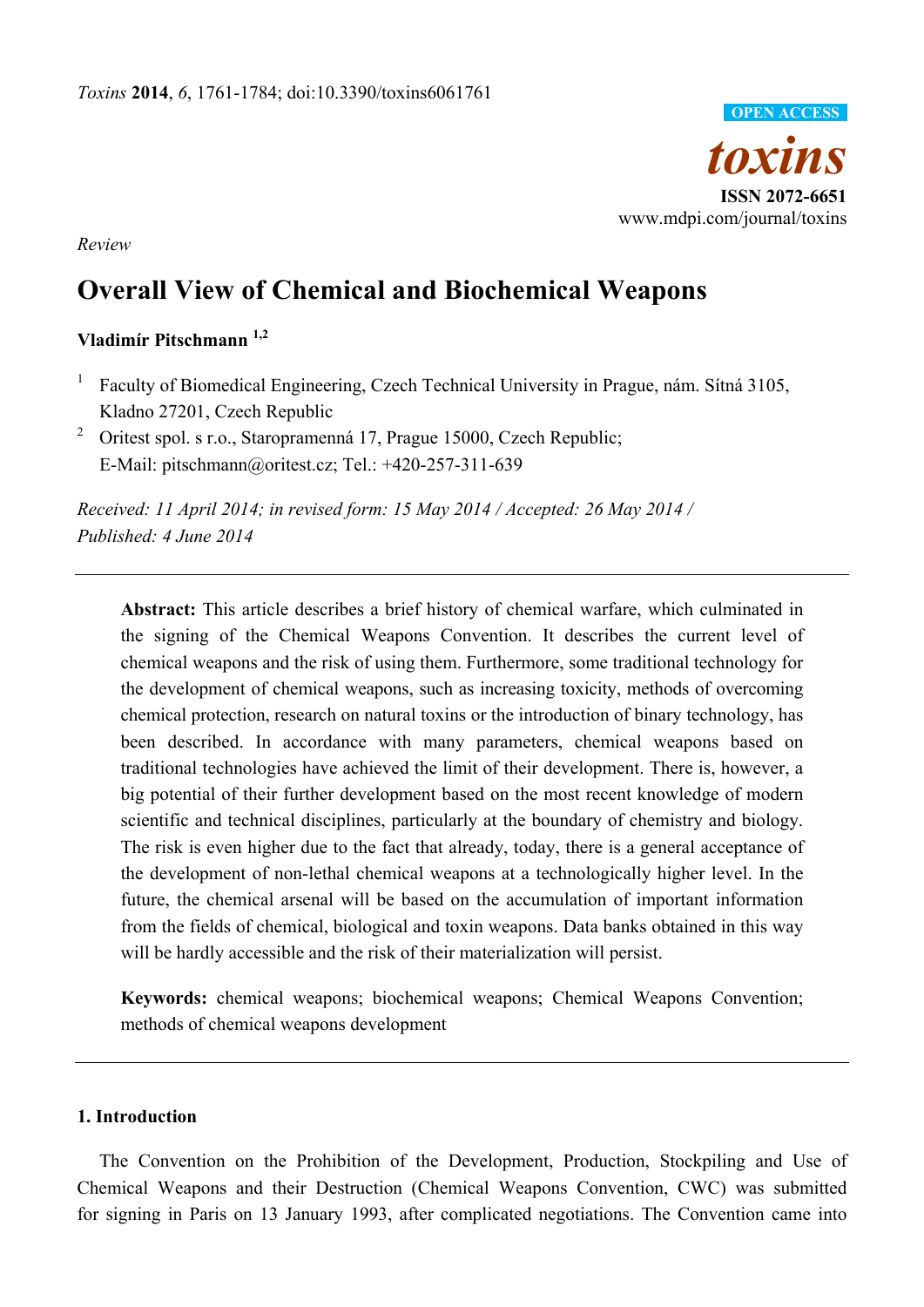effect on 29 April 1997, and up to the present time (31 March 2014), 190 countries have participated in the Convention. It has been signed, but it has not yet been ratified by two countries (Israel, Myanmar); and, four countries have not yet signed the Convention (Angola, Egypt, South Sudan, the Korean People's Democratic Republic). In accordance with Article I, each contractual country undertakes not to develop, produce, otherwise acquire, accumulate, keep and transfer chemical weapons in any situation. The contractual country is obliged not to use chemical weapons, not to perform any preparation for their military use and to destruct its own chemical weapons and the facilities for their production that are under its jurisdiction and control. It also undertakes the destruction of all the chemical weapons left in the territory of the other contractual country.

A total of about 71,000 tons of chemical weapons have been declared (chemical toxic substances and precursors). The largest stocks were declared by Russia (40,000 tons) and the United States (30,000 tons), the remaining proportion by Albania, India, Iraq, South Korea, Libya and, recently, also, Syria. In accordance with the original intention, the chemical weapons were supposed to be destroyed within ten years after the CWC came into force, *i.e.*, by the end of April, 2007. This has not been the case, and thus, the Organization for the Prohibition of Chemical Weapons (OPCW) in Haag adopted an extension of the term for the destruction of all of the declared stocks by a further five years. By 2012, more than 51,000 tons of chemical weapons had been destroyed, which is about 72% of the stocks declared. Thus, the destruction of chemical weapons is still under way. All of the stocks of Albania, India and South Korea have been destroyed. As a yet unresolved question, the ownership of chemical weapons is suspected for countries that have not yet become participants in the CWC. There is also an open question about the destruction of old and abandoned chemical weapons and about chemical weapons sunken in the sea or deposited under the ground.

Thus, it seems that the era of chemical weapons as one of the traditional technologies for weapons of mass destruction has been terminated. Some authors consider chemical weapons to be directly consigned to the scrap heap of history [1]. On the other hand, over the last twenty years, a number of serious arguments have been presented that offer a less optimistic view. The aim of the present work is to attempt to answer several basic questions: Is the existence of chemical weapons associated with a particular historical era? Are the reasons that resulted in adopting the CWC still persisting? What is the currently existing technical level of chemical weapons? Is there a scientific-technical potential for their further development?

#### **2. Brief History of Chemical Weapons**

#### *2.1. Prehistory and Pre-Industrial Era*

The use of toxic substances as weapons has a long history of several thousands of years. It is associated with traditional methods of hunting, including the use of poisoned weapons (arrows, spears), the poisoning of water (watering holes, fishing) or the fumigation of animals with toxic combustion products. All of these hunting forms using toxic substances, which also appeared in combat and which were later particularly developed for ancient wars, have persisted until present time. The Middle Ages saw the enrichment o military technology with the discovery of gunpowder (including its prototype, "Greek fire"), which made possible not only the development of new weapon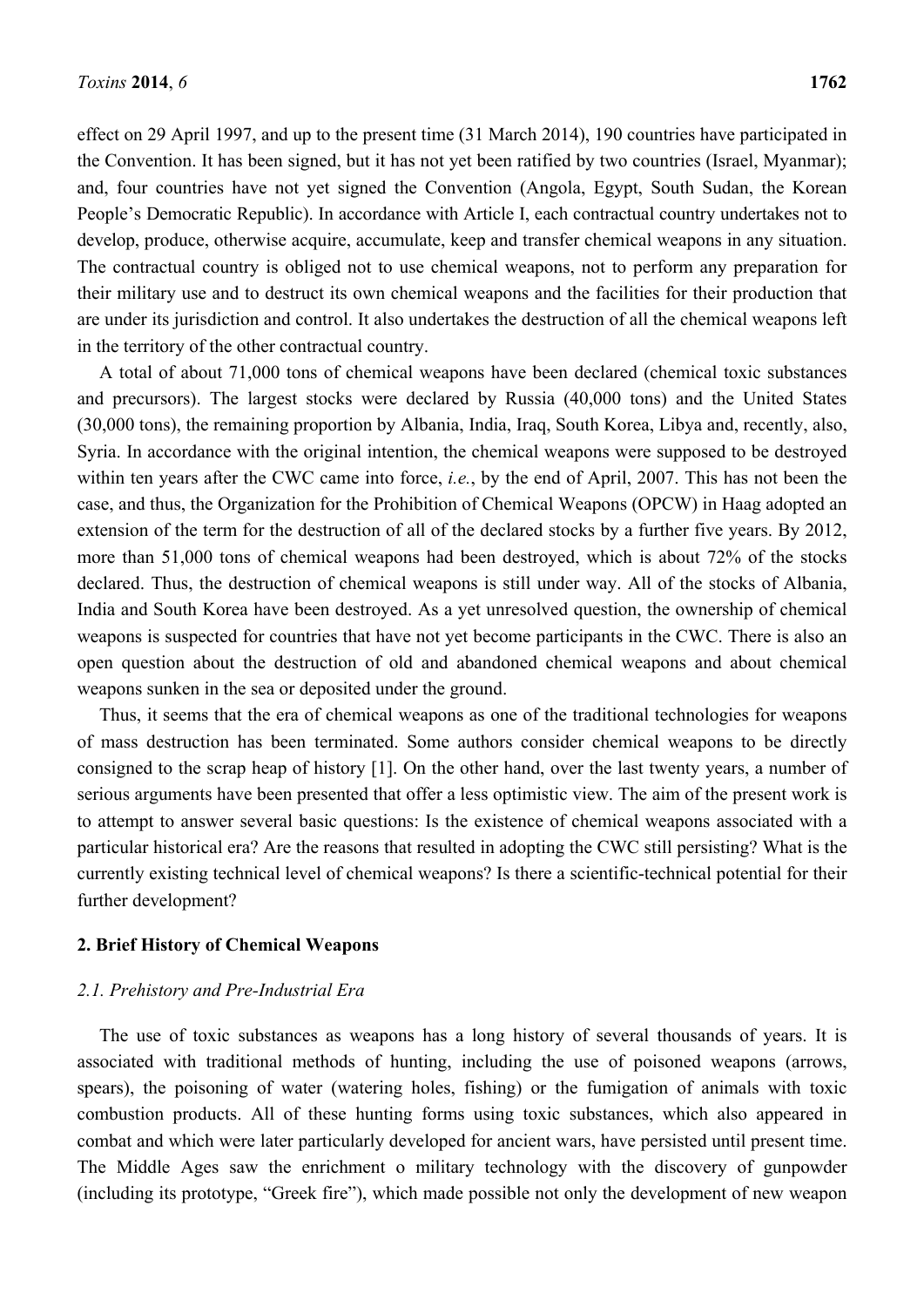systems, but also new methods for the transfer of toxic substances to warfare conditions [2]. This stepwise development continued from the first Chinese primitive chemical grenades, still launched by mechanical artillery, to chemical ammunition of an advanced type, which occurred as soon as at the beginning of the industrial era. For example, at the time of the Crimean War, in addition to a proposal for taking Sevastopol with the help of toxic sulfur dioxide obtained by the combustion of sulfur, there was also a design for artillery shells filled with cacodyl cyanide. In the American Civil War, there were also proposals of using artillery shells filled with chlorine, hydrogen cyanide (a binary system consisting of potassium cyanide and hydrochloric acid), compounds of arsenic or poisonous plant material (for example, *Capsicum*, *Piper*, *Veratrum*) [3].

#### *2.2. Onset of Chemical Weapons in World War I*

A decisive break in the history of chemical weapons was encountered in World War I, particularly after the German chlorine attack in Ypres on 22 April 1915. This fact can be explained by a combination of several basic conditions, such as the enormous extent of the war conflict, the high level of science and technology, the necessary capacities and the as yet experienced development of the chemical industry. The immediate stimulus for the mass development and use of chemical weapons was the attempt of field armies to solve the acute lack of conventional ammunition and to react to the reality of static (trench) warfare, which was developed on all of the main fronts. Chemical weapons were expected to break the defense of the enemy, to establish conditions for a conversion to mobile warfare and, thus, to contribute to the final victory. This strategy was definitely not fulfilled, but chemical weapons demonstrated their high efficacy and became an important operational-tactical factor. They were essentially used in any large combat, and their proportion of the total volume of the weapons used was dynamically increased. The main big powers (Germany, France, Britannia, Russia and the United States) produced more than 200,000 tons of chemical warfare agents (CWA), and out of this, the largest amounts were used by all the methods known at that time (gas cylinders, tube artillery, mortars, "gas projectors", hand grenades and rifle cartridges). So-called rapidly acting lethal substances had a precedence (chlorine, phosgene, diphosgene, chloropicrin, hydrogen cyanide); and, at the last stage, also vesicants (mustard gas). Most land operations were accompanied by the use of harassing agents (tear gases, irritating aerosols). Chemical weapons eliminated about one million soldiers from action, and about 10% of them died. This was also of a considerable economic and logistic importance. In addition, chemical weapons demonstrated high psychological effects, deepened the privations of military troops and enhanced the fighting effects of conventional weapons [4–6].

#### *2.3. Continuing Development of Chemical Weapons*

After World War I, public opinion definitely refused the use of chemical weapons, seeing them as inhumane, but chemical warfare had already become an integral part of military doctrines. So-called first generation chemical weapons were employed by both parties in the civil war in Russia, by the Spanish and French armies in Morocco and, later, also, by Italian troops in Abyssinia and by the Japanese army in Manchuria. The air force, equipped with chemical bombs and equipment for spraying, able to penetrate deep into the enemy background and to endanger large cities and industrial complexes, became a new element, disrupting the strategic equilibrium. Chemical arsenals were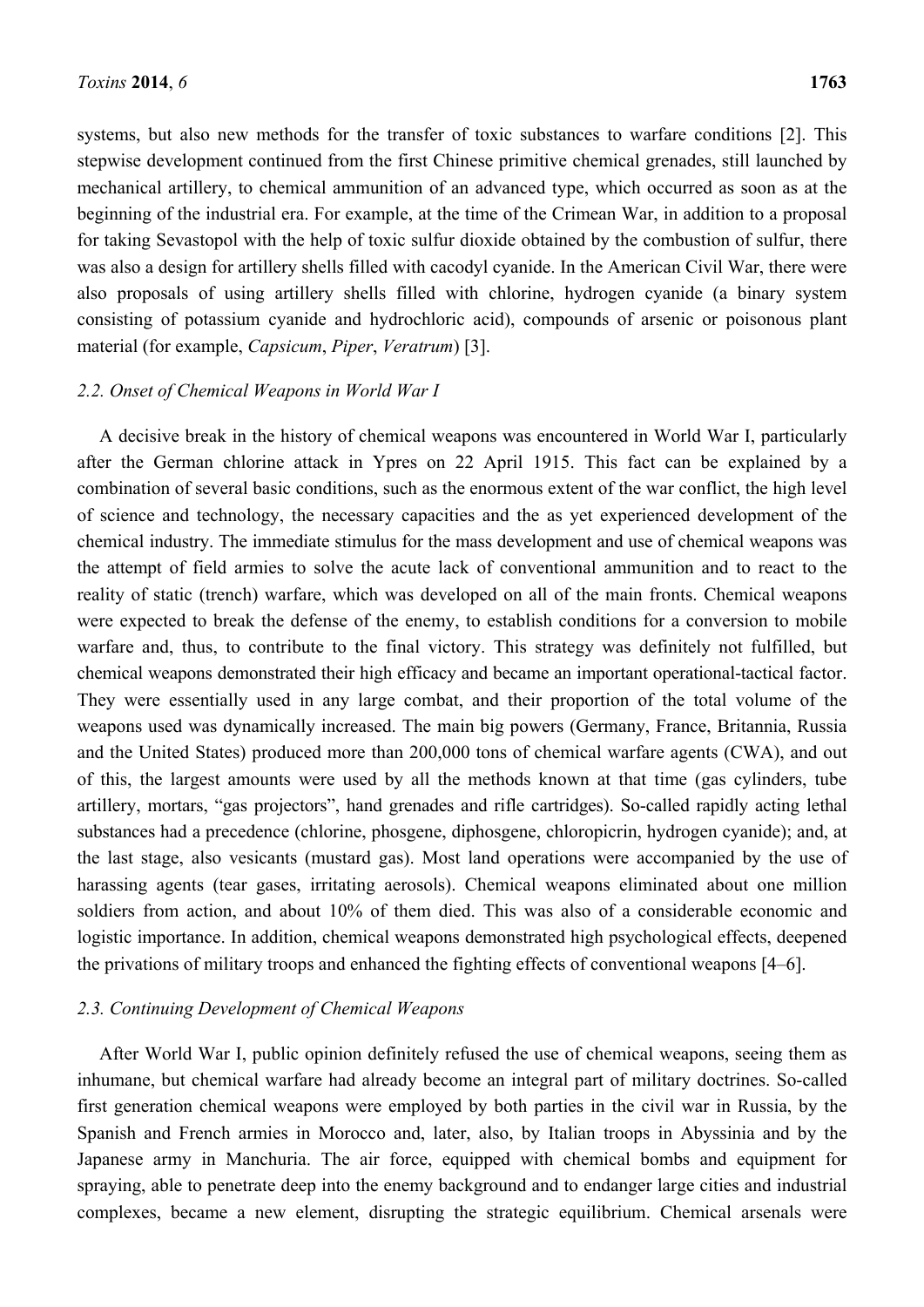extended by further CWA. The most important group of vesicants still (mustard, lewisite) was supplemented by propylene mustard, O-mustard, sesquimustard, numerous variants of nitrogen mustard and different tactical mixtures. The development of chemical weapons in the interwar period achieved its maximum in the late 1930s. Chemists of the German IG Farben synthesized a series of new organophosphates within the framework of the research and development of pesticides, which are effective inhibitors of acetylcholine esterase (AChE) [7]. Nerve agents, named tabun and sarin, became the basis of chemical weapons of the so-called second generation.

#### *2.4. Chemical Weapons in World War II*

In the course of World War II, big powers exerted technical, as well as organizational readiness to use chemical weapons on a mass scale [8]. This is supported by the fact that they stored above 400,000 tons of CWA; out of this, 2/3 were vesicants (mustard, lewisite). However, until 1944, Germany also produced considerable stocks of chemical weapons of the second generation, *i.e.*, more than 12,000 tons of tabun and a smaller amount of sarin. It is thus of interest that the expected total chemical warfare did not occur; only the Japanese army employed chemical weapons to a limited extent (even if with serious consequences) in China. There are several possible explanations. One reason could be the personal negative experiences of Adolf Hitler, who was, at the time of World War I, seriously affected by mustard gas. At the first stage of the successful blitzkrieg, Germany did not need chemical weapons. Later, when they lost the strategic initiative and started seriously considering the use of chemical weapons, the fear of retaliation attacks was prevalent. The Allies repeatedly discouraged Germany (but also Japan) with their chemical arsenal, and they probably would not have hesitated to use it if necessary. If chemical warfare began in Europe, the Allies would take advantage of the prevalence in the absolute volume of their chemical weapons. On Germany's part, there was the advantage of stocks of chemical weapons of the second generation, their existence being most likely unknown to the intelligence services of the Allies. A special chapter of World War II history is the use of carbon monoxide and hydrogen cyanide (Zyklon B) for the extermination of Jewish people and other nations in concentration camps or possibly chemical-toxicological experiments on humans.

#### *2.5. Chemical Weapons in Nuclear Age*

After World War II, there was a high precedence of the development of strategic arsenals based on nuclear technology, but there were also qualitative changes in the development of chemical weapons [9]. A characteristic feature of the first period of the Cold War was the introduction and mass manufacture of G nerve agents (sarin, soman) and the supplementation of chemical weapons of the second generation by even more effective V agents (VX, R-33). More modern tools for chemical attack also occurred, including tube, as well as rocket artillery, air force and ballistic missiles. At the dawn of the 1950s and 1960s, new concepts of conducting "non-lethal" (psychochemical) war was elaborated with the use of psychoactive substances, particularly hallucinogenic glycolates (BZ). In the arsenal of armies, as well as of police and security services, new highly effective irritants arose, which were also employed in military conflicts. The best known example is the mass use of the CS agent in the Vietnam War. American forces concurrently used herbicides on a large scale (particularly based on 2,4-D and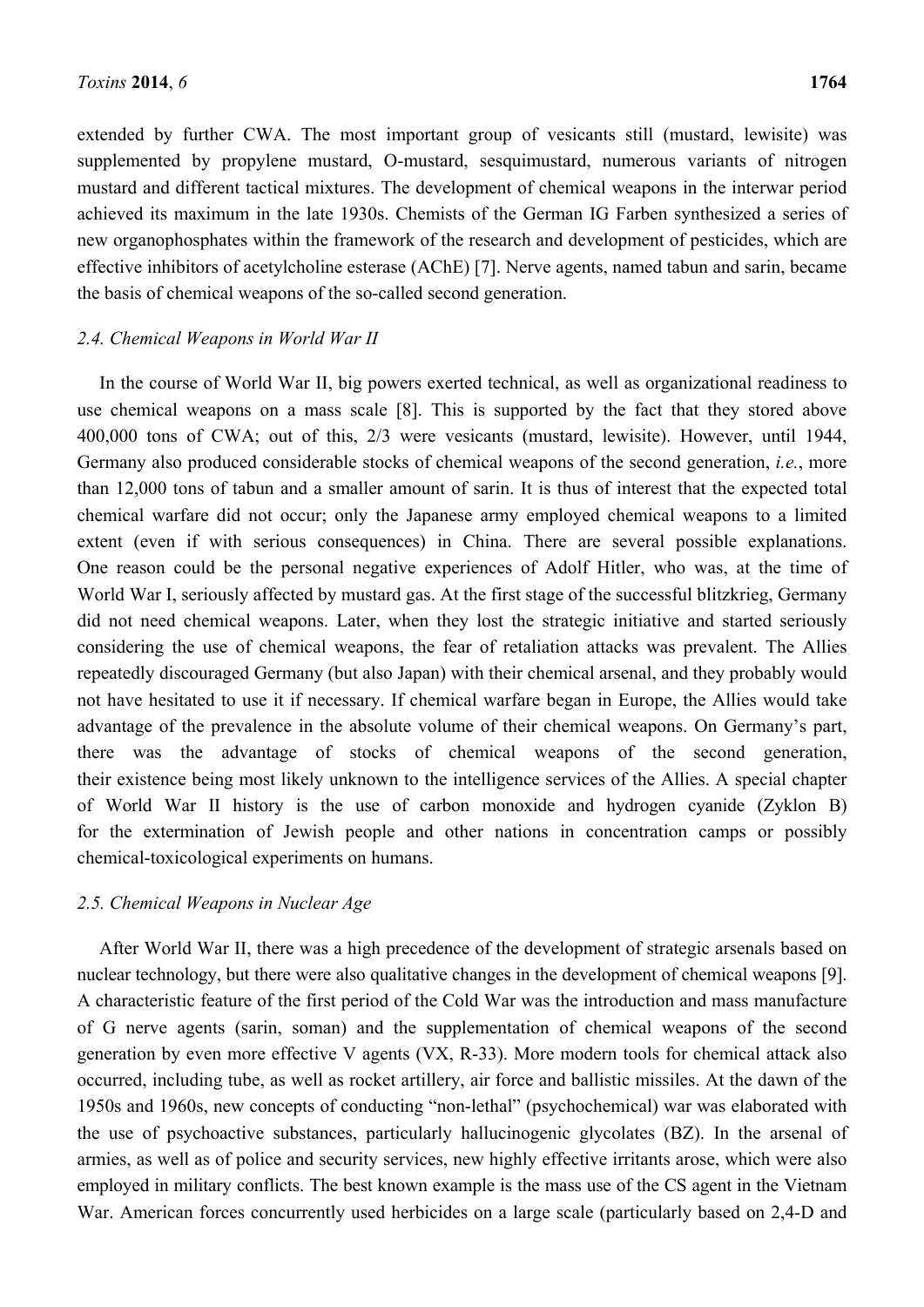2,4,5-T), the primary purpose of this being the vertical and horizontal control of the vegetation on the battlefield. The mass application of herbicides exerted negative effects on the environment, agriculture and health conditions of the local population [10,11]. In the peak period of the Cold War, the United States developed chemical weapons of the third generation, the principle of which was binary ammunition based on nerve agents (sarin, VX, IVA (intermediate volatility agents)). The Soviet Union reacted with an extensive program (code name FOLIANT, NOVICHOK) for the development of new, fourth generation chemical weapons, and the result was a technology for binary ammunition with nerve agents exerting enhanced toxicity. In the period of the Cold War, chemical weapons were also distributed into countries of the so-called Third World, which considered this technology to be a cheaper alternative to nuclear weapons. The largest advance in this direction was achieved by Iraq, where a chemical arsenal, including more than 3,800 tons of CWA (mustard, tabun, sarin), was accumulated with the help of foreign companies. A major proportion of these stocks were used in the war against Iran and against the local population of Kurds [12]. For an outline of the most important classic CWA and their classification into particular chemical weapons generations, see Tables 1 and 2.

| Agent              | Code name | <b>Chemical name</b>                                          | Molecular weight |
|--------------------|-----------|---------------------------------------------------------------|------------------|
| Sulfur mustard     | H, HD     | Bis(2-chloroethyl) sulfide                                    | 159.1            |
| Nitrogen mustard   | $HN-3$    | Tris(2-chloroethyl)amine                                      | 204.5            |
| Lewisite           | L         | Dichlor(2-chlorovinyl)arsane                                  | 207.3            |
| Tabun              | <b>GA</b> | Ethyl-(dimethylphosphoramido) cyanidate                       | 162.1            |
| Sarin              | <b>GB</b> | Isopropyl-methylphosphonofluoridate                           | 140.1            |
| Soman              | GD        | $(3,3$ -dimethylbutan-2-yl)-methylphosphonofluoridate         | 182.2            |
| Cyclosarin         | GF        | Cyclohexyl-methylphosphonofluoridate                          | 180.2            |
| VX agent           | VX.       | S-[(2-diisopropylamino)ethyl]-O-ethyl-methylphosphonothiolate | 267.4            |
| R-33 agent         | $R-33$    | S-[(2-diethylamino)ethyl]-O-isobutyl-methylphosphonothiolate  | 267.4            |
| Chloroacetophenone | <b>CN</b> | ω-Chloroacetophenone                                          | 154.6            |
| CS agent           | <b>CS</b> | 2-Chlorobenzylidene malononitrile                             | 188.6            |
| CR agent           | CR        | Dibenz $[b, f]$ -1,4-oxazepine                                | 195.2            |
| BZ agent           | BZ        | 3-Ouinuclidinyl benzilate                                     | 337.4            |

|  |  |  |  |  | Table 1. Overview of the most classic chemical warfare agents (CWA). |  |
|--|--|--|--|--|----------------------------------------------------------------------|--|
|--|--|--|--|--|----------------------------------------------------------------------|--|

|  | Table 2. Generations of classical lethal chemical weapons. |  |  |  |  |  |
|--|------------------------------------------------------------|--|--|--|--|--|
|--|------------------------------------------------------------|--|--|--|--|--|

| <b>Generation</b> | <b>Chemical Weapons</b><br>(CWA) | <b>Biological Effects</b>                                                                           | <b>Examples</b>                        |             |
|-------------------|----------------------------------|-----------------------------------------------------------------------------------------------------|----------------------------------------|-------------|
|                   | Choking agents                   | They attack lung tissue, primarily causing<br>pulmonary edema                                       | Phosgene, diphosgene,<br>chloropicrin  | WW I        |
|                   | Blood agents                     | Affect the bodily functions by inactivating<br>the cytochrome<br>oxidase system                     | Hydrogen cyanide,<br>cyanogen chloride | WW I        |
|                   | Blister agents                   | They cause inflammation, blisters, and<br>total destruction of tissue                               | $HD, L/HN-1, 2, 3$                     | WWI/1930s   |
| $\overline{2}$    | Nerve agents G                   | Nerve agents disrupt the functions of the<br>nervous system by interfering with the<br>enzyme, AChE | GA, GB, GD                             | WW II       |
|                   | Nerve agents V                   | As nerve agents G                                                                                   | VX, R-33                               | 1950s-1960s |
| 3                 | Binary                           | As nerve agents                                                                                     | GB-2, VX-2, IVA-2                      | 1970s-1980s |
| 4                 | <b>Binary NOVICHOK</b>           | As nerve agents                                                                                     | A-230, A-232, A-234                    | 1980s-1990s |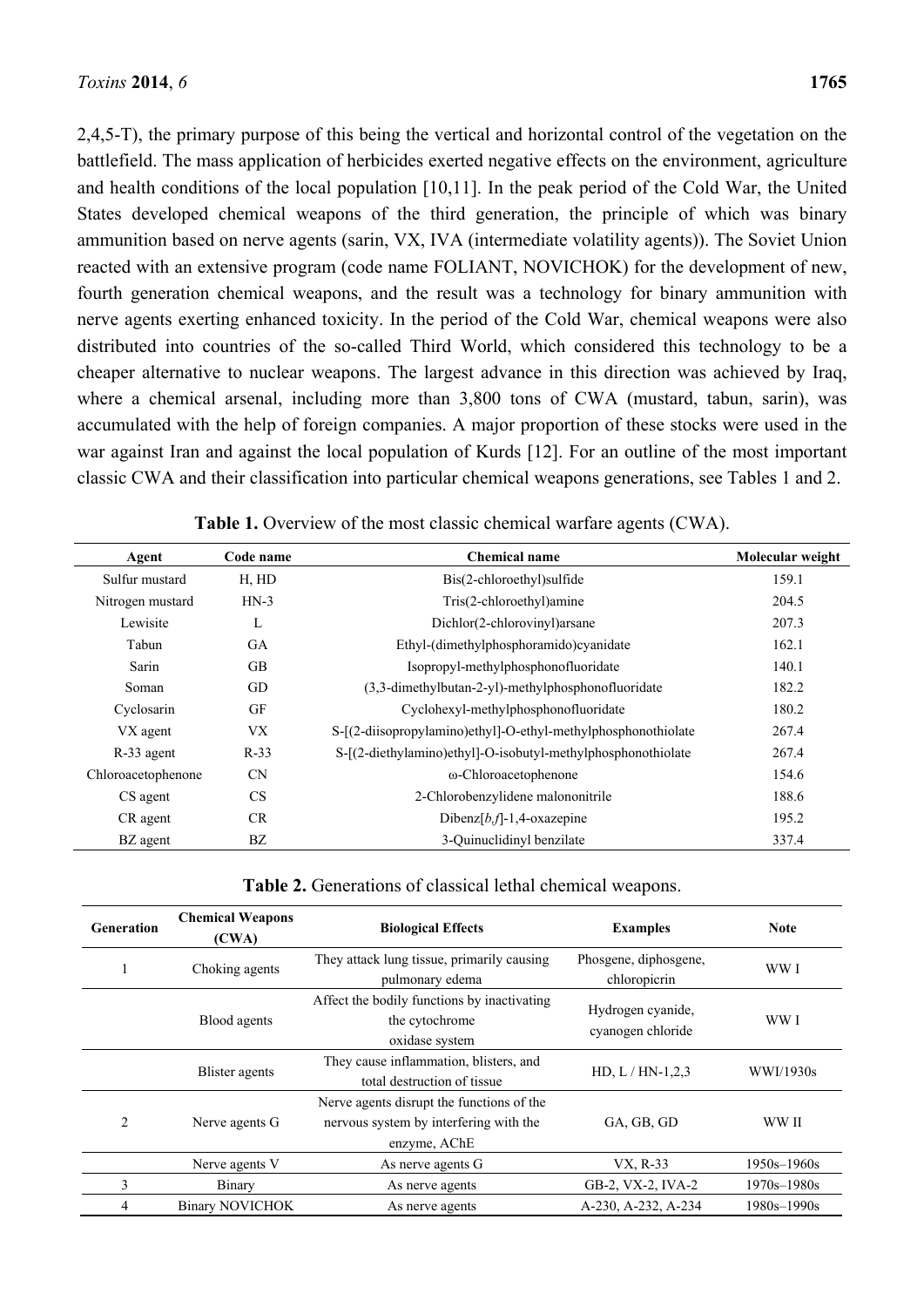## **3. Reasons for Adopting the CWC and Contemporary Risks of the Use of Chemical Weapons**

## *3.1. Human Reasons for Adopting CWC*

One of the targets of any disarmament action is establishing certain general humanity principles. This also concerns the prohibition of chemical weapons. As early as 1868, a special international military commission in St. Petersburg elaborated a declaration stating that the use of weapons, which bring useless enhancement of the suffering of people or unavoidable death, is against humanity rules. In 1874, a conference was held in Brussels declaring that the war right does not provide unlimited freedom in choosing tools for the destruction of the enemy. Based on this declaration, the conference refuses the use of poisons and poisoned weapons, projectiles and agents, which could cause useless suffering. Given these humanity principles, the Convention Respecting the Laws and Customs of War on Land was elaborated in Haag from 1899 to 1907, prohibiting the use of poisons or poisoned weapons and also weapons, projectiles or agents that are able to cause useless suffering. There was an analogous prohibition of the use of projectiles having as their only target the propagation of choking or harmful agents. In the course of World War I, no declarations or rules were able to prevent the mass use of chemical weapons. Due to this, based on a resolution of the UN General Assembly, a disarmament conference was arranged in Geneva, which elaborated an agreement of the prohibition of using choking, poisonous or similar gases, liquids, agents or similar means in war and also the prohibition of the use of bacteriological methods in conducting war. This Geneva Protocol, submitted for signing in 1925, has still been an important part of international law, and the CWC also refers to it in its preamble.

#### *3.2. Military-Technological Reasons for Adopting CWC*

An important reason for most disarmament initiatives was also the attempts of big powers to cope with the progress of the enemy or to eliminate the lack of success in the development of the technology of a certain type of weapon. For example, in the 1960s, the big powers concluded that biological weapons (particularly pathogenic agents) are not practicable for military purposes, since their effects are quite beyond any control. The result of this was the Convention on the Prohibition of the Development, Production and Stockpiling of Bacteriological/Biological and Toxin Weapons and on Their Destruction (Biological and Toxin Weapons Convention, BTWC), which was signed in Geneva in 1972 and came into force three years later. As a drawback of the Convention, there is, however, the lack of a control mechanism. One of reasons for this is that the principle of biological weapons and their military use have not yet been unambiguously delimited.

There were no principal doubts about the perspective of chemical weapons in contrast to biological (especially bacteriological) weapons. In spite of this, at the dawn of the 1970s and 1980s, a number of problems were encountered. That time, the United States owned a rather outdated chemical arsenal accumulated in the course of the 1940s to 1950s (the Soviet Union had completed the chemical rearmament of nerve agents more than 10 years later). There was a possibility of solving this problem in two ways: by a complete rearmament based on the most recent scientific-technical knowledge or by completing the program for the development of binary ammunition. General rearmament is, however, enormously economically and technically tedious, and in addition, it also includes the destruction of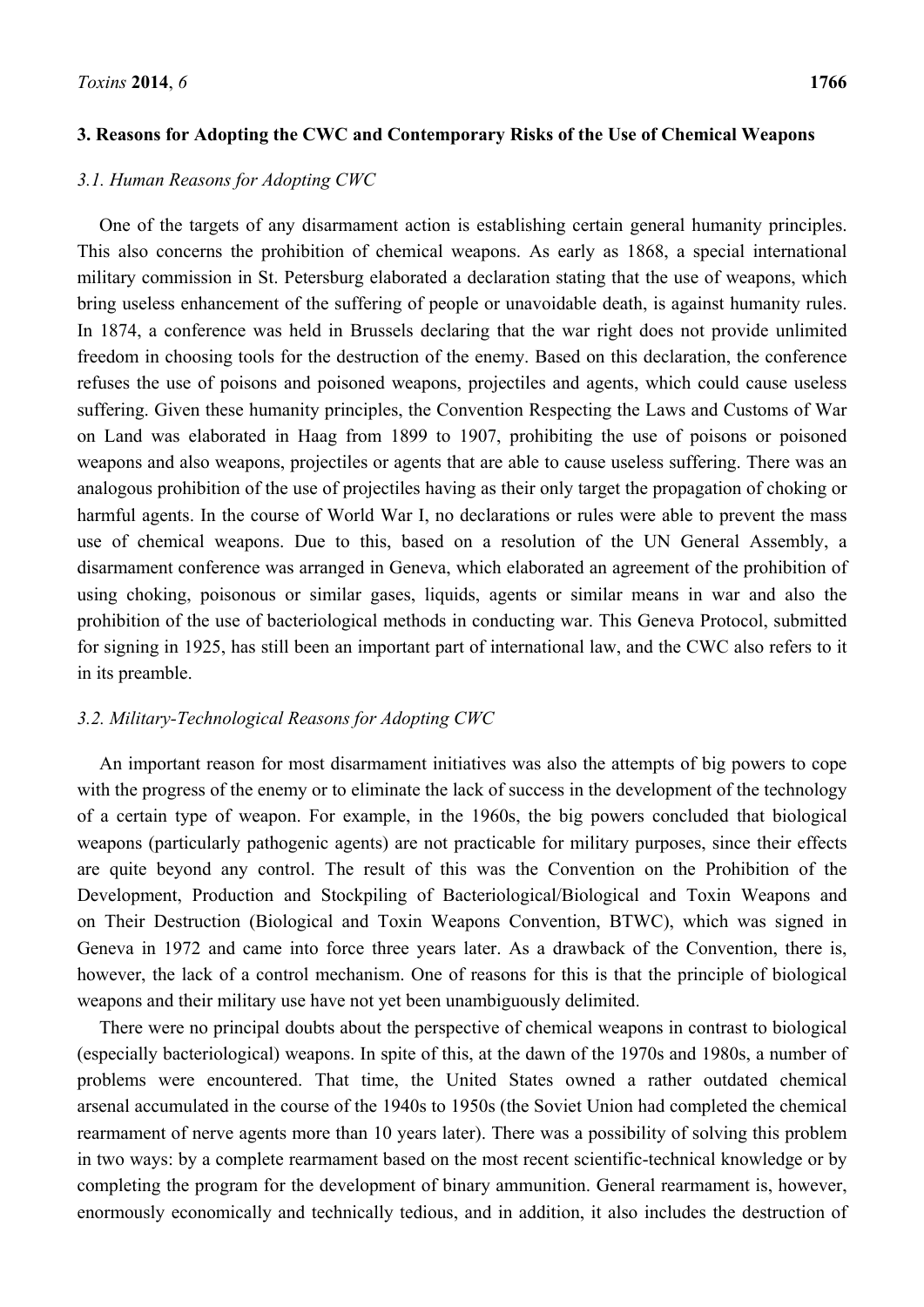outdated stocks. On the other hand, even the introduction of binary technology does not facilitate this task. The United States spent considerable funds for the binary program, but the volume of the binary ammunition produced finally accounted for only 2% of the total chemical arsenal. Under these conditions, it was more advantageous to promote the general prohibition of chemical weapons and their total destruction under an international supervision [1]. In this way, the big world powers, under the leadership of the United States and the Soviet Union (and its successor, Russia), gave up their chemical arsenals and considerably restricted the proliferation of chemical weapons and the danger of their use, even in developing countries.

#### *3.3. Operation-Tactical Reasons for Adopting CWC*

Adopting the CWC was also supported by certain new views of the operational-tactical use. There were prevalent opinions that chemical weapons could be replaced to the full extent by the most modern conventional weapon systems (so-called intelligent weapons). Particularly restricting factors were held against chemical weapons—the dependence on climatic conditions (in spite of the fact that modern chemical formulae, ammunition and tools for attacking considerably reduced this dependence) and also the difficulty of the activity of military troops in a contaminated field. The efficacy of chemical weapons also suffered from the introduction of an advanced system of technical and organizational provisions for the anti-chemical protection of military troops and the population. However, from a solely military standpoint, chemical weapons are still the only actual available weapon system of mass destruction, which can be used for cases where a living force should be hit, but material objects should remain intact. On the other hand, there are a number of CWA that can cause the long-term contamination of the ground, equipment and technology or damage to sensitive materials. These negative impacts can result in requirements for subsequent decontamination.

### *3.4. Contemporary Risks of the Use of Chemical Weapons*

The CWC was supposed to reduce the war threshold. What is the contemporary situation? The danger of the origination of a world war, *i.e.*, war between big powers, is ever persisting, if not immediate. General chemical disarmament has been implemented, except for a few cases (or at least all the facts suggest that this is the case). The historical experience shows that in the case of the danger of a world conflict or in the course of the conflict, the big powers are able to mobilize science and industry to produce a chemical arsenal at an even higher level. The immediate dangers are civil and ethnic wars, the frequency and intensity of which have demonstrated an increasing tendency over recent years. The accompanying phenomenon of these wars is the use of standard or improvised chemical weapons, the institutional control of which is enormously difficult. Any suspected ownership or use of chemical weapons in these wars can thus lead to enhancing the tension in international relationships (cases like Iraq or Syria).

A specific danger comes from international terrorism with the use of chemical weapons. The use of a poison as a tool for terror dates back even to ancient times and occurs in all the preceding historical eras, but in the time of scientific-technical development, it has appeared in certain new forms. A number of authors believe that the combination of terrorism and weapons of mass destruction, including chemical weapons, resulted in a modern form of terrorism, so-called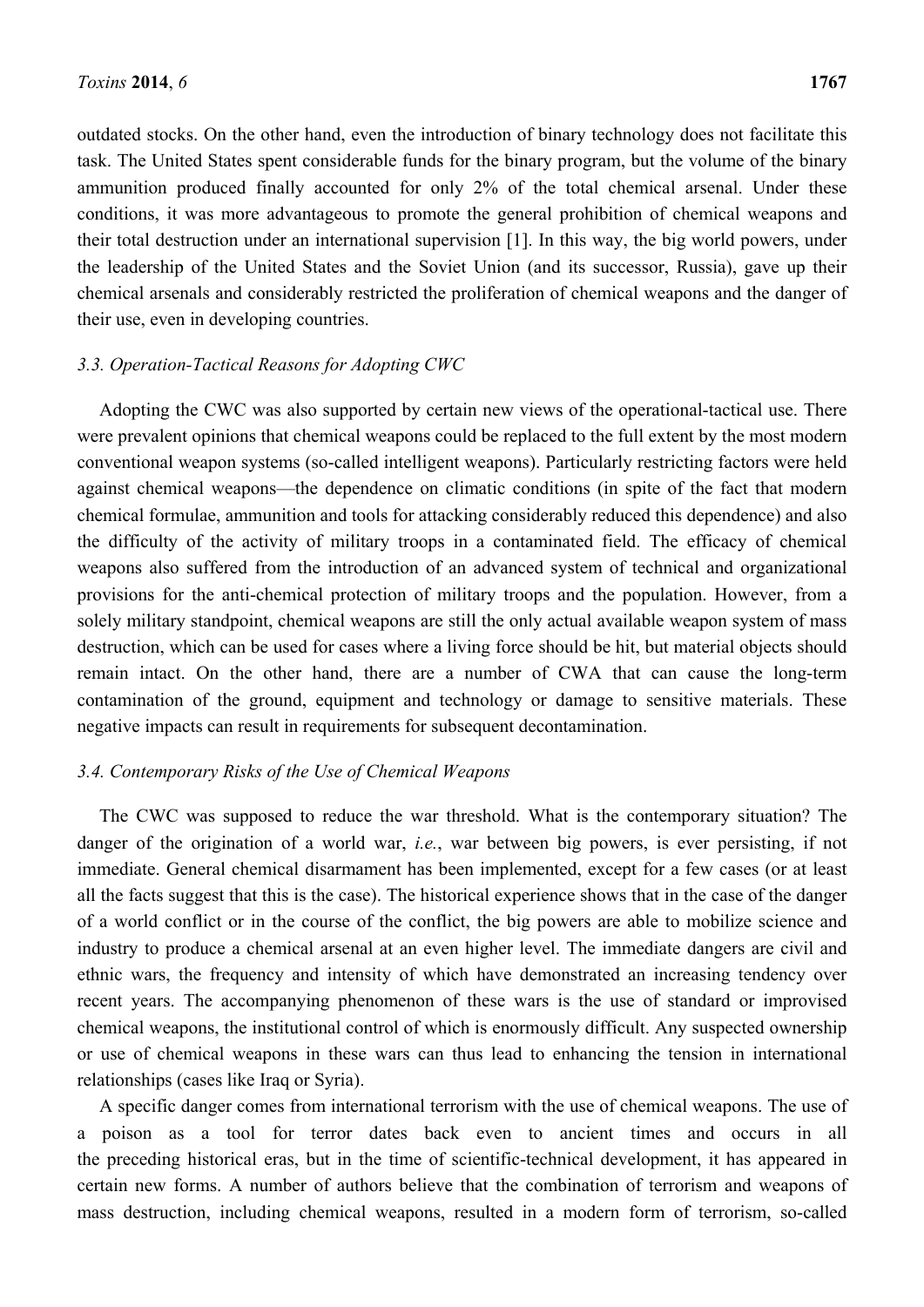ultra-terrorism [13,14]. Over the last half of the century, several hundreds of "chemical incidents" were recorded in the world, which were associated in a certain way with terrorism, but only a portion of them concerns the actual use of toxic substances [15]. Terrorists were interested in 60 different chemicals, mostly cyanides, organophosphates (including sarin and VX), harassing agents (tear gases) and natural poisons and toxins (such as, e.g., ricin). There are various methods of using toxic chemicals; they include direct contact with a chemical substance, scattering of an aerosol, poisoning of food, drinks and consumer products or the use of chemicals together with an explosive device [16]. The possibility of chemical ultra-terrorism is documented by the sarin attack carried out by the sect, Aum Shinrikyo, on the Tokyo subway in 1995 [17].

## **4. Contemporary Condition and Traditional Methods of Chemical Weapons Development**

## *4.1. Nerve Agents As Most Important Chemical Weapons*

Until recently, there has been a concept that the research and development of chemical weapons is a linear process, which necessarily leads to new, even more toxic CWA. Over the two years of World War I, the inhalation toxicity of CWA (mustard) was increased by a factor of 10 compared to chlorine. Over the next 20 to 40 years, the toxicity of new CWA (G and V nerve agents) increased by a factor of 100 compared to mustard. Since 1915, when chlorine was first used on a mass scale, the toxicity of CWA was thus increased by a factor of 1000 (Table 3). However, after V nerve agents, there had been no discovery of considerably more toxic substances and their mass introduction into armaments [18].

| <b>Introduction</b> | <b>CWA</b>            | $LCt_{50}$<br>$(mg·min/m3)$ ,<br><b>Inhalation</b> | $LD_{50}$ (mg/70 kg),<br><b>Percutaneous</b><br>(Liquid) | LCt <sub>50</sub> (mg·min/m <sup>3</sup> ),<br><b>Percutaneous</b><br>(Vapor) |
|---------------------|-----------------------|----------------------------------------------------|----------------------------------------------------------|-------------------------------------------------------------------------------|
| 1915                | Chlorine              | 10,000                                             | ۰                                                        | -                                                                             |
| 1915 (1916)         | Phosgene (diphosgene) | 3,200                                              |                                                          |                                                                               |
| 1916                | Hydrogen cyanide      | 2,500                                              |                                                          |                                                                               |
| 1917                | H, HD                 | 1,000                                              | 1,400                                                    | 10,000                                                                        |
| 1918                | L                     | 1,000                                              | 1,400                                                    | 5,000                                                                         |
| 1930s               | HN                    | 1,000                                              | 1,400                                                    | 10,000                                                                        |
| $1930s - 1940s$     | GA                    | 70                                                 | 1,500                                                    | 15,000                                                                        |
| $1930s - 1940s$     | <b>GB</b>             | 35                                                 | 1,700                                                    | 12,000                                                                        |
| 1940s               | GD                    | 35                                                 | 350                                                      | 3,000                                                                         |
| 1950s               | VX                    | 15                                                 | 5                                                        | 150                                                                           |

**Table 3.** Overview of the gradual increase in toxicity of CWA. LCt<sub>50</sub>, median lethal concentration;  $LD_{50}$ , median lethal dose.

The currently existing nerve agents are exceptional synthetic warfare poisons. They are usually very stable and suitable for filling different types of chemical ammunition. They are well solubilized in organic solvents and penetrate into different natural, as well as artificial materials, thus causing unusual problems in the course of decontamination. The good solubility in water and resistance to hydrolysis makes their use for poisoning water sources or for other diverse purposes and sabotage (terroristic) possible. The spectrum of nerve agents given by the differences in the toxicity and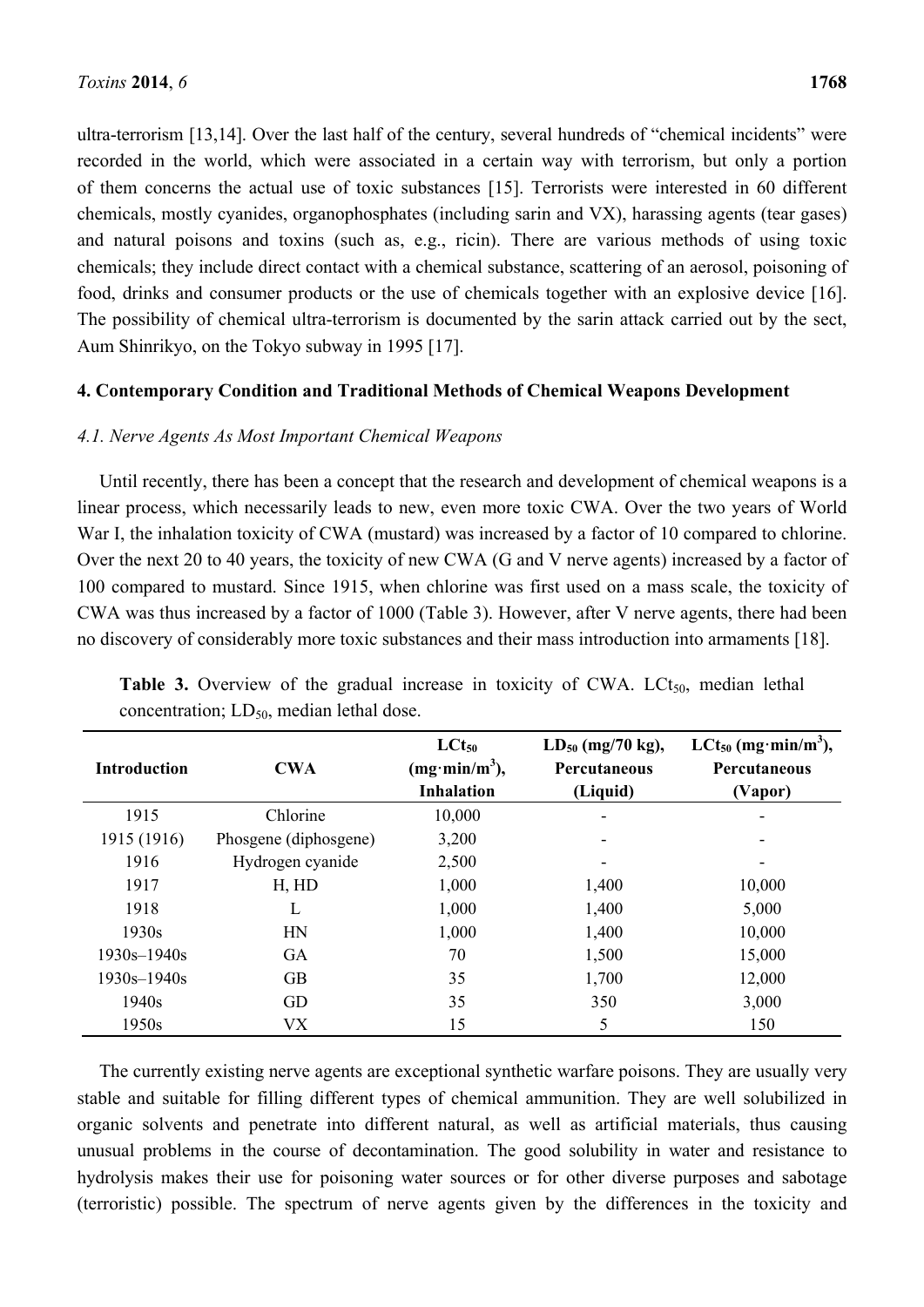physical-chemical characteristics makes it possible for the aggressor to select suitable substances under the conditions of different situations in the battlefield. Highly volatile substances, such as sarin, can be used in contact with the enemy to induce rapid inhalation poisonings without substantially limiting the activity of one's own troops. On the other hand, V agents can be used (e.g., such as a filling in the warheads of operational-tactical rockets) for chemical attacks at different depths in the enemy's position. Soman and other compounds of medium volatility, the vapors and aerosols of which can induce inhalation poisonings and the drops of which can efficiently strike the body surface, offer diverse methods of use. Symptoms of inhalation poisonings are manifested after several minutes, depending on the concentration (essentially immediately in the case of high doses), and in contrast to this, percutaneous poisonings (without warning manifestations) are characterized by a latent period, with the effect taking tens of minutes to several hours. A considerable characteristic of nerve agents is their cumulative action and relatively limited possibility for therapy with antidotes. In addition, the administration of antidotes can save the life of the persons exposed, but not their fighting capacity. The great psychological effect from the use of nerve agents is also of considerable importance [18].

#### *4.2. The Problem of CWA with Increased Toxicity*

For as long as several tens of years, military chemists have attempted to synthesize even more toxic nerve agents compared to those that have already been introduced into armaments. The synthesis of new substances is typically based on changes in particular groups of the basic chemical structure. The possibilities of G agents are thus limited, due to their relatively simple structure. In V agents, there are larger possibilities, particularly when changing the O-ester and thiocholine group, but even in this case, no compounds more toxic than VX or R-33 have been found. A further possibility is the synthesis of compounds based on mutual combinations of certain structural elements of G and V agents and possibly the introduction of certain new functional groups into the molecule. It is possible to believe that this approach was employed in the synthesis of the substances (A-230, A-232, A-234) of the Soviet binary program, NOVICHOK. The principle of these substances is, however, secret, and the admissible data are controversial. According to American sources, these are phosphorylated oximes from the group of *O*-chloro(fluorocarbiminoyl-*O*-[(2-chloro-1,2-dialkyl)ethyl]phosphorofluoridates [19]. Possibly more properly informed Russian sources report that the substance, A-230, is a liquid and stable methyl-{N-[1-(diethylamino)ethylidene]amido}phosphonofluoridate, the intravenous and percutaneous toxicity of which exceeds the toxicity of the VX by a factor of five to eight. Over several years, scientists synthesized more than a hundred structural variants of the substance, A-230, and tested them systematically. They also prepared its phosphate methoxy- and ethoxy-derivatives marked by the codes, A-232 and A-234. The toxicity of both substances is reportedly comparable with that of VX, but compared to the substance, A-230, they are less volatile and resistant to moisture. Ultra-toxic solid derivatives have also been reportedly synthesized, having a guanidine radical instead of the amidine one (substances A-242 and A-262) [20].

Relationships between atoms in molecules are strictly determined, and every sufficiently narrow interval of change in the molecular mass corresponds to a certain number of compounds. With increasing molecular mass, the structure and toxicity varies, but there is also a decrease in the probability that the substance will be volatile. The substances exerting considerably higher toxicity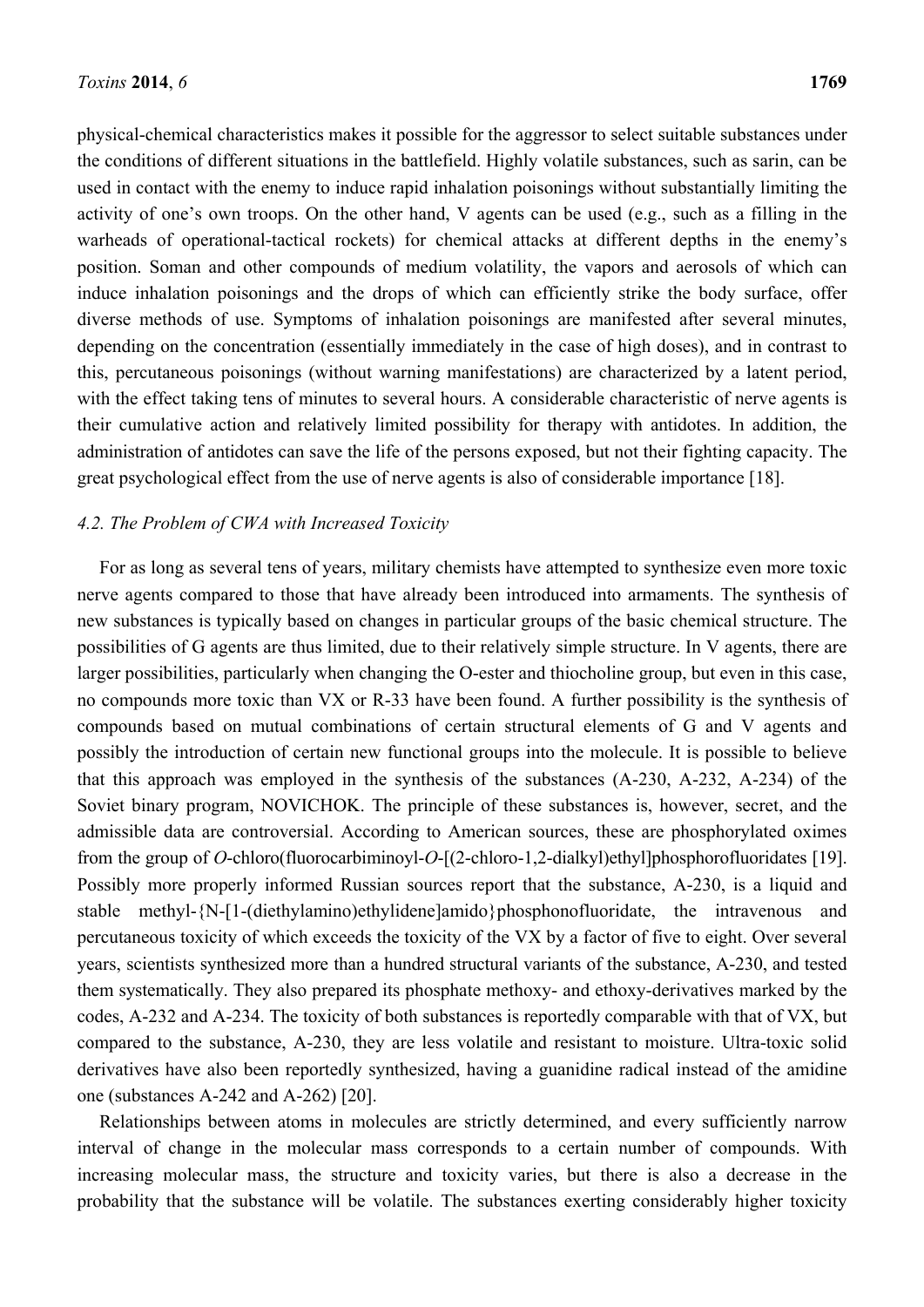than nerve agents (VX or NOVICHOK) will thus be solid. The toxicity of solids is, however, also limited, and thus, the discovery of substances considerably more toxic than natural super-toxins (particularly botulinum toxin) is not expected. The fact should also be taken into consideration that even the introduction of CWA with higher toxicity does not result in the proportional enhancement of other combat characteristics. For example, the increase in the toxicity of a CWA by a factor of 10 corresponds to about a doubled area for the effective contamination with contemporary types of chemical ammunition [18].

## *4.3. Problem of Overcoming the Anti-Chemical Defense*

The increase in the toxicity of CWA is not the only possibility for how to enhance the efficacy of chemical weapons. Every new CWA has been expected to be able to overcome the anti-chemical defense of the potential enemy and to force him to solve new and complex problems regarding detection, the protection of respiratory organs, as well as the body surface, decontamination and therapy. These requirements were obviously also followed in the development of the NOVICHOK program. In the case of their possible use, an insufficient sensitivity and selectivity of the existing means of detection is to be expected, except for those based on biochemical reactions. In the case of the phosphorylated oximes already discussed, the contemporary therapy for poisonings with nerve agents based on AChE reactivation could possibly fail.

#### 4.3.1. Penetration of CWA through Isolation Barriers

The attempts to improve second generation chemical weapons resulted in searching for liquid CWA, which could easily penetrate through the anti-chemical isolation polymer barrier and also eliminate living forces through percutaneous action. The research was focused on organophosphate nerve agents, which are more persistent than sarin and more volatile than VX. The military laboratories of the United States synthesized compounds marked IVA (intermediate volatility agents), the structure of which is most likely to contain certain typical elements of the G agents (fluorine), as well as the V agents (2-dialkylaminoalkyl group). In the special literature, they are thus marked by the code, GV (or GP). Their disadvantage is their low stability, but this problem was solved by the design of the binary ammunition (IVA-2). The Soviet Union and Iraq introduced soman and cyclosarin, respectively, with similar effects.

## 4.3.2. "Mask Crushers"

As early as World War I, the German army elaborated the concept of "mask crushers" based on the use of solid organic compounds of arsenic (diphenylchloroarsane, diphenylcyanoarsane, later adamsite) exerting irritating effects on the airways. Even negligible concentrations of these substances in an aerosol easily penetrated through protecting charcoal filters and forced soldiers to remove protective masks, thus facilitating the effects of the concomitantly used lethal species of the CWA. Because of this, new filters with a special anti-smoke insert have been introduced. Further military research was focused on overcoming the protective filters by using volatile substances with lethal effects. Already in the 1930s, choking agents were studied that exerted an enhanced capability for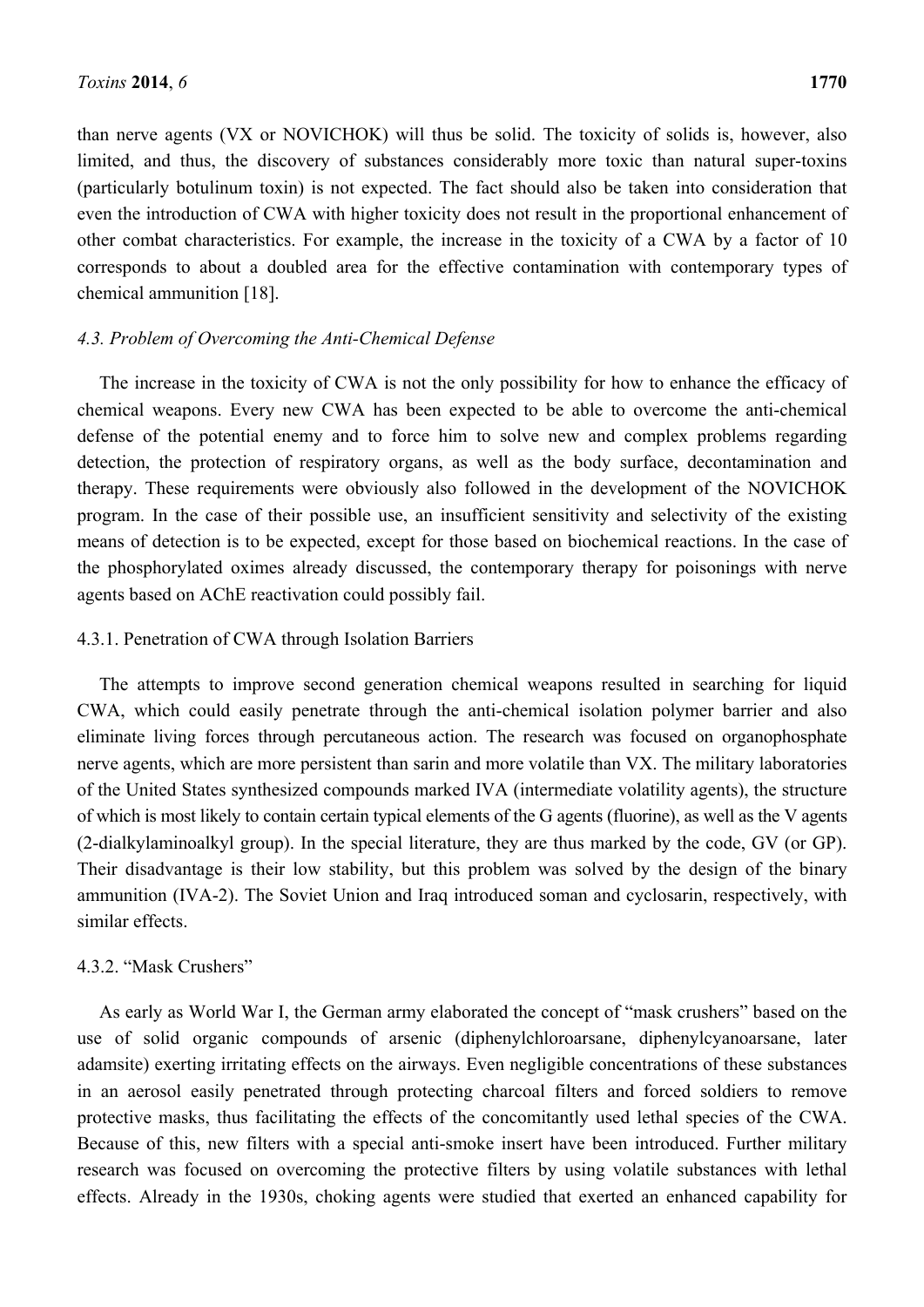penetration, such as, for example, trifluoronitromethane (the fluorine analogue of chloropicrin), trifluoronitrosomethane, hexafluoroazomethane, chlorotrifluoride and perfluoroisobutene. These substances are highly toxic (for example perfluoroisobutene is more toxic than phosgene by a factor of eight), but their disadvantage is in the slower onset of their effects. The "mask crushers" can also be considered to include simple toxic gases, such as carbon monoxide, arsane, phosphane or cyanogen chloride. Still, the best solution for protection from the effects of the inhalation of "mask crushers" is the use of isolation devices.

#### 4.3.3. Replacement of Nerve Agents

In the past, there were tactical, as well as technological reasons for compounds that could completely replace the existing organophosphorus nerve agents. Attention has long been given to carbamates, which exert a similar pattern of intoxication, but in the course of therapy, it is (in contrast to organophosphates) impossible to employ antidotes based on AChE reactivators. However, volatile carbamates exert a low toxicity. The most toxic carbamates are quaternary arylcarbamates (for example, T-1123), which are solid and, thus, cannot replace nerve agents in standard chemical ammunition. They are, however, ideal as poisons for the purposes of diversion or sabotage.

An integral part of military programs has also been the study of substances with unusual mechanisms of action compared to traditional CWA. From this standpoint, certain highly toxic, industrially available and easily acquired organophosphorus bicyclic compounds, particularly bicyclophosphates, have been of interest. The mechanism of their toxic effect is not completely understood, but in accordance with the most recent findings, in contrast to G and V nerve agents, it is based on the inhibition of the neurotransmitter, GABA (γ-aminobutyric acid). There is the assumption that toxic bicycloorthocarboxylates and norbornanes also interact with GABA-receptors. The advantage of this group of substances for military purposes is, in particular, their difficult detection and the unavailability of a specific therapy.

#### 4.3.4. Tactical Mixtures

The physical and chemical characteristics of CWA-filled ammunition (such as, e.g., the stability) have formerly been typically adjusted with suitable admixtures. Certain CWA (mustard, lewisite, soman, R-33) were applied in a thickened form, which improved the ballistic characteristics of the ammunition and made possible the effective transfer of the agent into combat conditions. In addition, auxiliary components were searched for to accelerate the absorption of CWA into the organism. It is, for example, known that dimethyl sulfoxide increases the ability of CWA to penetrate through the skin several times over. Similar penetration characteristics are also known for substances that are currently subjected to intensive medicinal, pharmaceutical and cosmetic research (for example, 1-dodecylazocycloheptane-2-one) [21].

In the past, mixtures of CWA were also proposed that exerted unusual toxic effects and were associated with the enhanced tediousness of chemical analysis and the use of protective tools, decontamination and therapy. These were, for example, mixtures of mustard with O-mustard, mustard with lewisite, mustard (or lewisite) with diphosgene, mustard with chloroacetophenone, hydrogen cyanide with cyanogen chloride or BZ agent with liquid, irritating 1-methoxy-1,3,5-heptatriene. There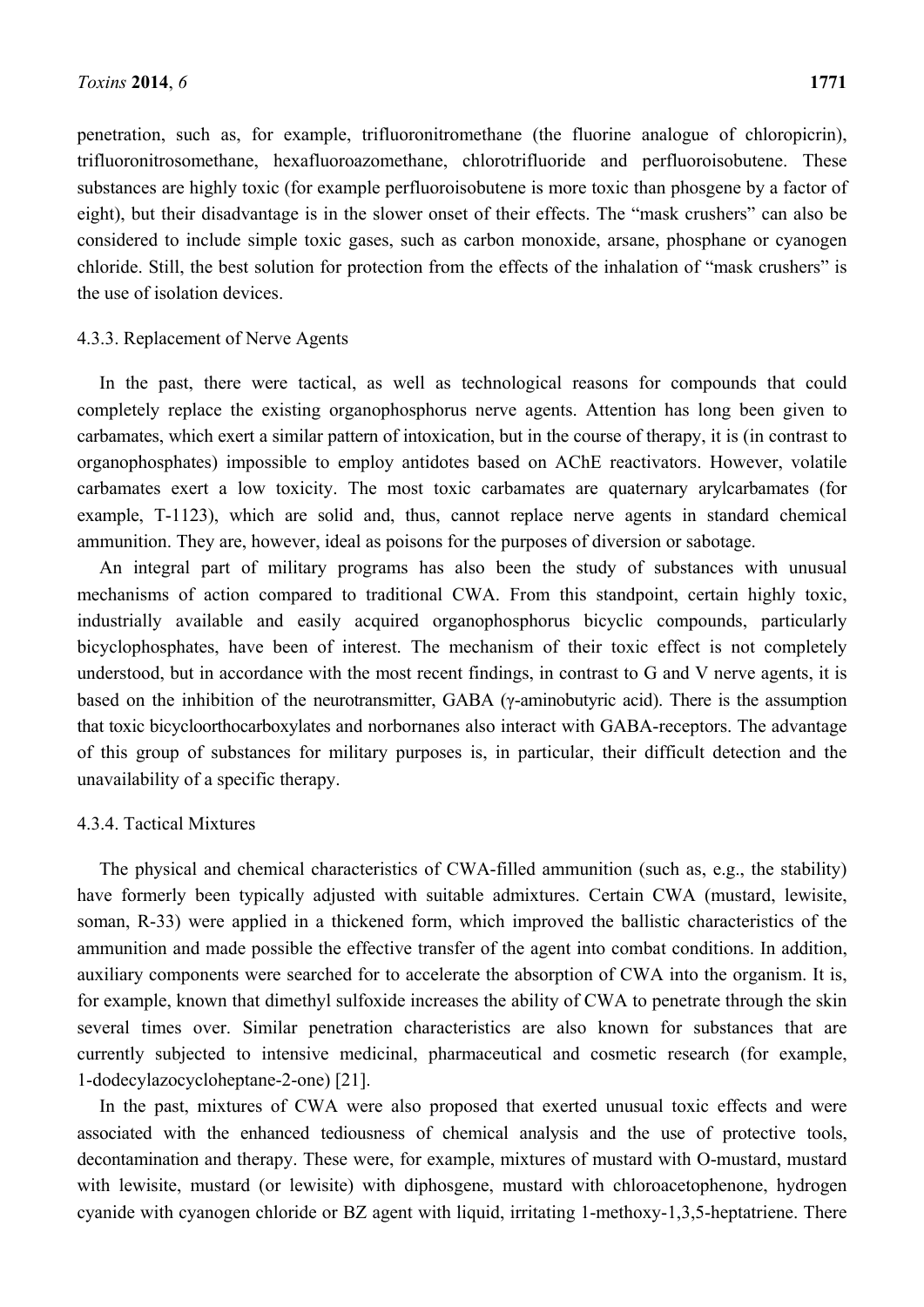were also attempts to combine nerve agents with the aim of enhancing their volatility or capability of penetration through the skin. An example is a mixture of sarin with cyclosarin. Some combinations of organic phosphorus compounds may also have a synergistic effect [22]. A special chapter of the history of chemical weapons comprises mixtures of CWA with natural toxins or with infectious agents (for example, mustard with aflatoxins or mustard with anthrax).

## *4.4. Natural Poisons and Toxins*

Natural poisons and toxins are a very extensive group with respect to the number and structural types of substances, presenting a basis for toxic (chemical, biochemical, toxin, biological) weapons. Plant poisons, animal poisons, bacterial toxins, toxins of cyanobacteria and algae or fungal poisons (mycotoxins) have been employed by man for fighting and hunting purposes since the earliest times. Some of them, such as ricin  $(W)$ , botulinum toxin  $(X)$  or saxitoxin  $(TZ)$ , were formerly proposed as standard fillings of military ammunition, and some others (palytoxin, batrachotoxin, tetrodotoxin) were subjected to intensive military research. There are several differences between toxins and traditional chemical weapons. Toxins have higher molecular weights (as solids); most of them are odorless and not dermally active, and a number of them produce immune responses. Their attractiveness results from their extreme toxicity and the possibility of their industrial manufacturing with the use of the most modern technologies (although difficult on a large scale). From the operational-tactical standpoint, natural poisons and toxins are essentially easy to use, some of them as inhalation poisons. For example, the lethal inhalation concentration (LCt<sub>50</sub>) of a botulinum toxin aerosol is of 0.02–0.1 mg·min/m<sup>3</sup>, which exceeds the toxicity of sarin vapors by a factor of about 1,000 on average. In the case of these substances, detection, protection and therapy are complicated, due to the diverse forms of toxic effects, and in addition, their military use is difficult to demonstrate, due to their possible natural abundance in the target area. By way of example, it is possible to mention a unconfirmed suspicion that at the end of the 1980s, the Soviet army used a chemical weapon in South-East Asia based on mycotoxins from the group of trichothecenes (toxin T-2), in the form of so-called yellow rain [23].

### *4.5. Binary Chemical Ammunition*

Binary ammunition is a special chemical reactor containing two relatively non-toxic components, which react with each other in the course of the flight to the target, producing CWA. The binary system offers a number of advantages. It particularly increases the safety in the manufacturing, storing, transfer, use and destruction of chemical weapons. The shelf-life of the chemical ammunition is considerably prolonged. Binary technology makes possible a simple exchange of precursors in accordance with operational plans and the tactical situation. In binary ammunition, it is also possible to use CWA, which are less suitable (instable) for filling unitary ammunition, or possibly in different tactical mixtures. The principle of binary chemical weapons, however, has drawbacks, such as, e.g., a reduction in the useful mass of the filling or a decrease in the transfer coefficient of the CWA to the action conditions. The chemical reaction in the ammunition is then accompanied by heating the reaction mixture, which can result in a decomposition of the CWA produced, particularly in areas with a hot climate. In shooting directed at close targets, the reaction time, and thus, also, the reaction yield, is reduced. The synthesis of solid CWA is extremely difficult in binary ammunition. Tests of binary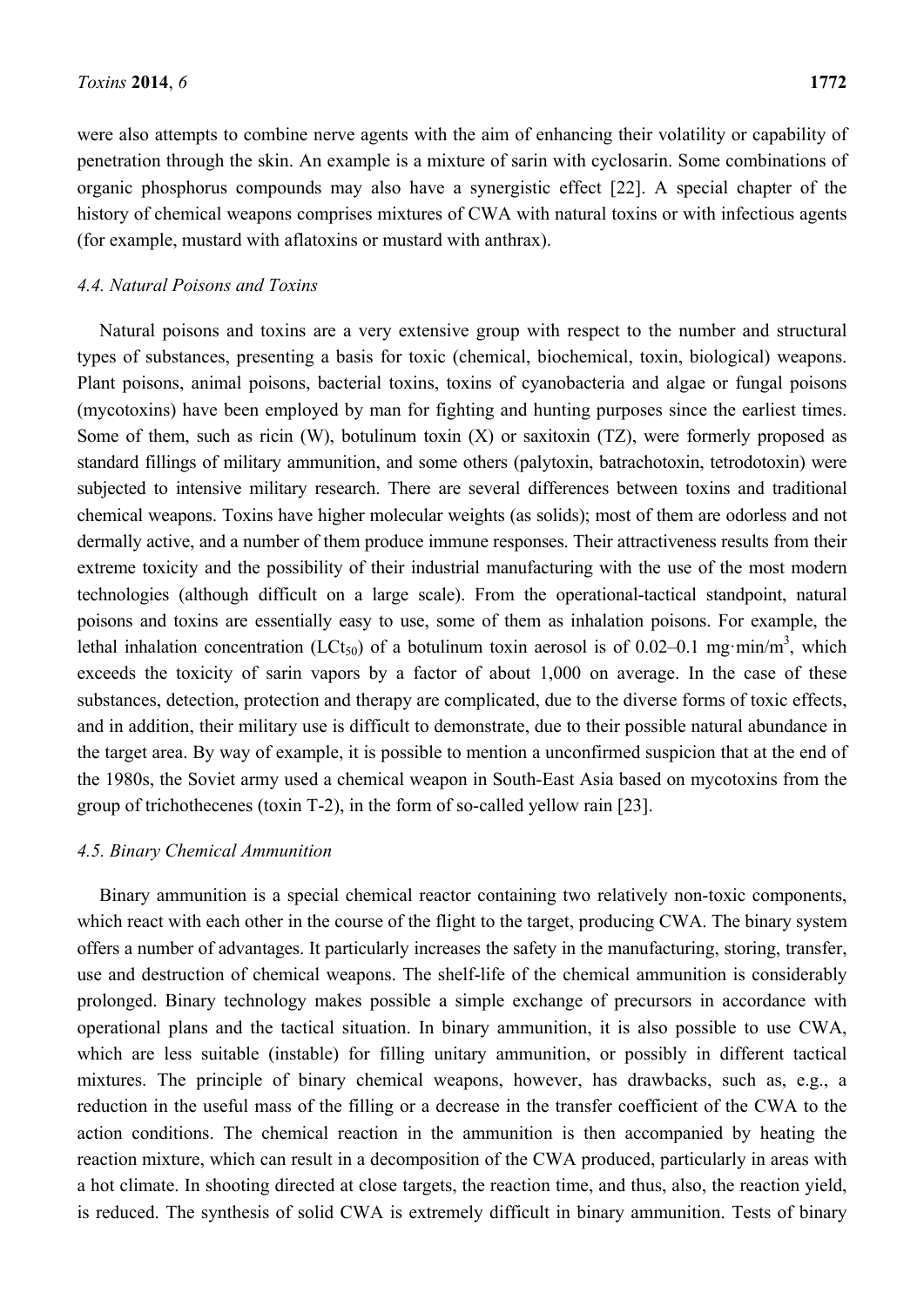chemical ammunition demonstrated its efficacy to be at least 1.5–2 times lower compared to single-component ammunition. This means that in the course of its design, the CWA used should be more toxic by a factor of at least 2–3 than V agents [18]. There is a possibility that this condition was adhered to within the framework of the NOVICHOK program. In addition to the improvement of the binary system, there is the possibility of the development of multi-component ammunition (comprising three or more components), which calls for even higher requirements for the characteristics of CWA and the implementation of the CWC. They were developed as alternatives and less advanced concepts for binary weapons. For example, Iraq developed "binary" aerial bombs, warheads for tactical missiles and artillery shells filled with only one component (a mixture of isopropyl alcohol with cyclohexanol). The second component (methylphosphonyl difluoride) was added just before combat use. After mixing the two components, mixtures of sarin with cyclosarin were obtained.

#### *4.6. Non-Lethal Chemical Weapons*

#### 4.6.1. Characteristics of Non-lethal Chemical Weapons

The pressure for the development of the conduction of "non-bloody and humane war" has recently been ever increasing as a part of a wider discussion about the revolution in the matter of military science and technology. Non-lethal weapons are currently a common supplement to conventional weapon systems [24]. These are weapons explicitly designed and developed for making persons unable to fight or for their elimination from action with a lower probability of fatal (or permanent) injury or for the elimination of armaments. A part of these technologies are also chemical weapons, the action of which is based on non-lethal (or lower than lethal) toxic effects.

Under currently existing conditions for the means of anti-chemical protection, a situation can be encountered for which the destruction of living forces by lethal species of the CWA would be non-realistic. There will be a higher importance of temporarily incapacitating effects (immobilization, binding) with the help of non-lethal CWA, which act even at extremely low concentrations. This group includes very different physiologically active substances with a different nature to the toxic effects, in which the effective (incapacitating) doses are lower by a factor of at least 100 compared to lethal doses. This is different, for example, from the use of nerve agents. Of course, it should be emphasized that from the toxicological standpoint, the classification of chemical substances as lethal and non-lethal is problematic (see the definition of poisons by Paracelsus). The safety of a chemical substance can only be established based on experiments in animals and only estimates can be obtained for humans. The estimate does not take into consideration individual sensitivity to chemical compounds and particular conditions of their use.

The genetic association between non-lethal chemical weapons and incapacitating agents, which has always been a part of military chemical arsenals, cannot be omitted. These were first harassing substances—tear gases and respiratory irritants; the psychoactive BZ agent or, possibly, other anticholinergics based on glycolates occurred later in chemical arsenals. The military specialists were, however, also interested in other groups of substances with effects causing mental and physical disability, such as, e.g., sympathomimetic (LSD-25), dissociative anesthetics (phencyclidine, ketamine), narcotic analgesics (fentanyl and its derivatives), neuroleptics, tremorgenes (tremorine) or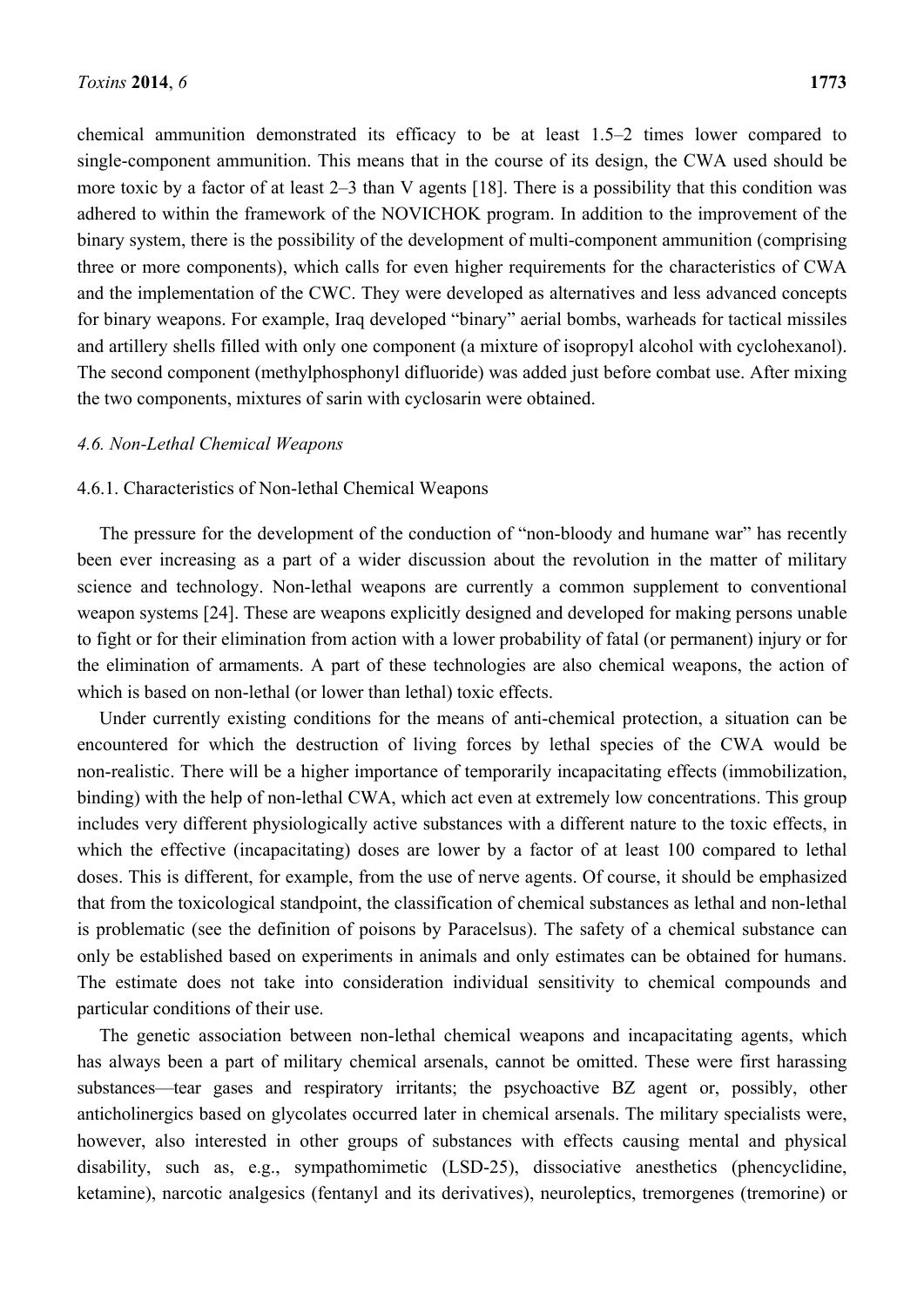emetics (apomorphin, staphylococcal enterotoxin B). The ideal incapacitating substance is highly efficient (in a dose of the order of magnitude of μg/kg and below) and exerts rapid and short-term action (several minutes). Its effect is reversible and also expectable, depending on the dose. There is also an obvious requirement for its good stability upon storing and handling [25]. These requirements considerably restrict the group of potential candidates, but also indicate the direction for the future research and development of incapacitating agents.

So-called calmatives are of special interest from the military standpoint (knock-out gases, immobilizing agents), which hit the organism at different levels of the central nervous system, compared to irritating substances, and induce changes in the mental condition and behavior. Many of these compounds are quite commonly used in human and veterinary medicine, such as, e.g., sedatives, hypnotics, anesthetics, analgesics, myorelaxants, anxiolytics, antipsychotics, antidepressants, *etc.* However, specialists are interested in benzodiazepines affecting GABA-receptors, alpha<sub>2</sub>-antagonists with bonds to alpha<sub>2</sub>-adrenergic receptors or opioids, with enormous effects on opiate receptors. The enhanced interest in synthetic opioids induced an antiterrorist intervention of Russian safety forces in October, 2002. To rescue the hostages in the Moscow theatre, Dubrovka, they probably used an aerosol containing a mixture of carfentanil and remifentanil [26]. Synthetic opioids are considered as extremely potent analgesics and anesthetics with a very rapid onset of action. For example, the narcotic effect of carfentanil is higher by a factor of 10,000 compared to morphine and by a factor of 100 compared to fenantyl. It is used in veterinary medicine to immobilize big mammals (elephants, bears) in the form of special gun projectiles and aerosol generators. However, the effect can be unexpected and can endanger life. This was also supported by the result of the antiterrorist intervention in Moscow, where about 130 (*i.e.*, 15%) of the persons present died from poisoning.

It should be emphasized that the category of non-lethal chemical weapons finds no support in the CWC. CWC defines only chemical weapons, which means toxic chemicals and their precursors. Toxic chemical means any chemical that can cause death, temporary incapacitation or permanent harm to humans or animals through its chemical action on life processes. This means that any toxic chemical intended for use in war (including internal armed conflicts) is a chemical weapon.

#### 4.6.2. Riot Control Agents

Certain characteristic features of non-lethal chemical weapons are also encountered in so-called riot control agents (RCA). This can cause confusion, because RCA have a separate definition and regimen under the CWC. RCA means any chemical not listed in a schedule that can rapidly produce sensory irritation or disabling effects in humans, which disappear within a short time after the exposure. RCA may be used for purposes relating to law enforcement including a domestic riot control. Each State Party of CWC undertakes not to use RCA as a method of warfare.

The traditional representatives of these means are harassing agents (tear gases). As shown in Figure 1, CS and CN agents enjoy the highest interest throughout the world, but other agents are also finding their application stepwise (CR agent, capsaicin or its synthetic homologues, such as, e.g., pelargonic acid vanillylamide). The development of this group of physiologically active substances has not yet been completed. It is known that the substances with extremely irritating effects include many esters of plants of the genus, *Euphorbia*. Some of them (for example, resiniferatoxin) have already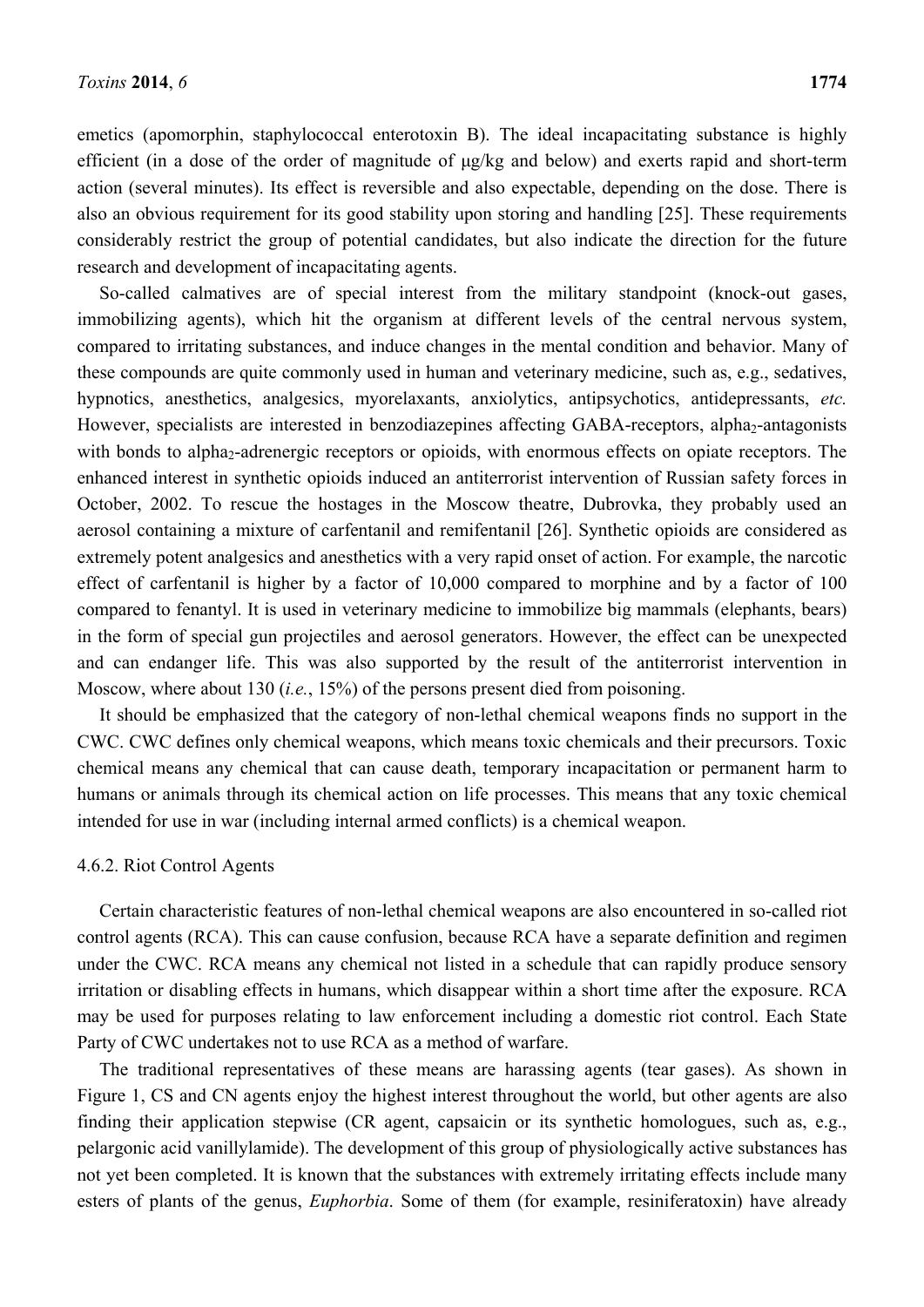been completely synthesized in laboratories [27]. A tendency to accept RCA, as well as other substances with mentally and physically incapacitating effects (including the fentanyl derivatives used by Russian special corps in the Moscow incident), has recently occurred. This may be against the purpose of the CWC.

**Figure 1.** The number of countries of the Chemical Weapons Convention (CWC) declaring different types of riot control agents (RCA) in 1999, 2005 and 2011.



#### 4.6.3. Malodorants

A special case of non-lethal chemical weapons and potential RCA are agents that cause intense odor (so-called malodorants). This is not a new technology. So-called stink bombs have been known since the Middle Age, and in World War I, they served to mask the presence of CWA. There is information from the mid-1960s concerning the development of malodorants as effective components of chemical weapons and means for suppressing riots in areas inhabited by certain ethnic groups. The contemporary programs are oriented toward the research of malodorants with enormous effects on human chemical sensors and toward defining the nature and measure of the response. A number of known and available chemicals, which are present in the defensive secretion of certain animals, can be used for police or military purposes. For example, the secretions of skunks (*Mephitis mephitis* and related species) contain unbearably smelly thiols (2-butene-1-thiol, 3-methyl-1-butanethiol), their thioacetates and alkaloids, which are easy to synthesize, chemically modify and industrially manufacture. Chemical compounds having structures close to cadaverous poisons (putrescine, cadaverine) or human pheromones that release body odors are other examples.

The use of malodorants not based on toxic effects (in certain substances, however, toxicity was described) can meet the criteria for the definition of RCA by CWC (they are able to rapidly induce irritation of sensory organs). Consequently, they cannot be used in a war. The development and introduction of natural malodorants is also problematic in terms of the BTWC. In spite of this, malodorants can become the basis of an attractive modern concept for the conduct of war. They also can mask the development and production of weapons and ammunition (delivery systems) in which other chemical agents can also be used, including lethal ones [28].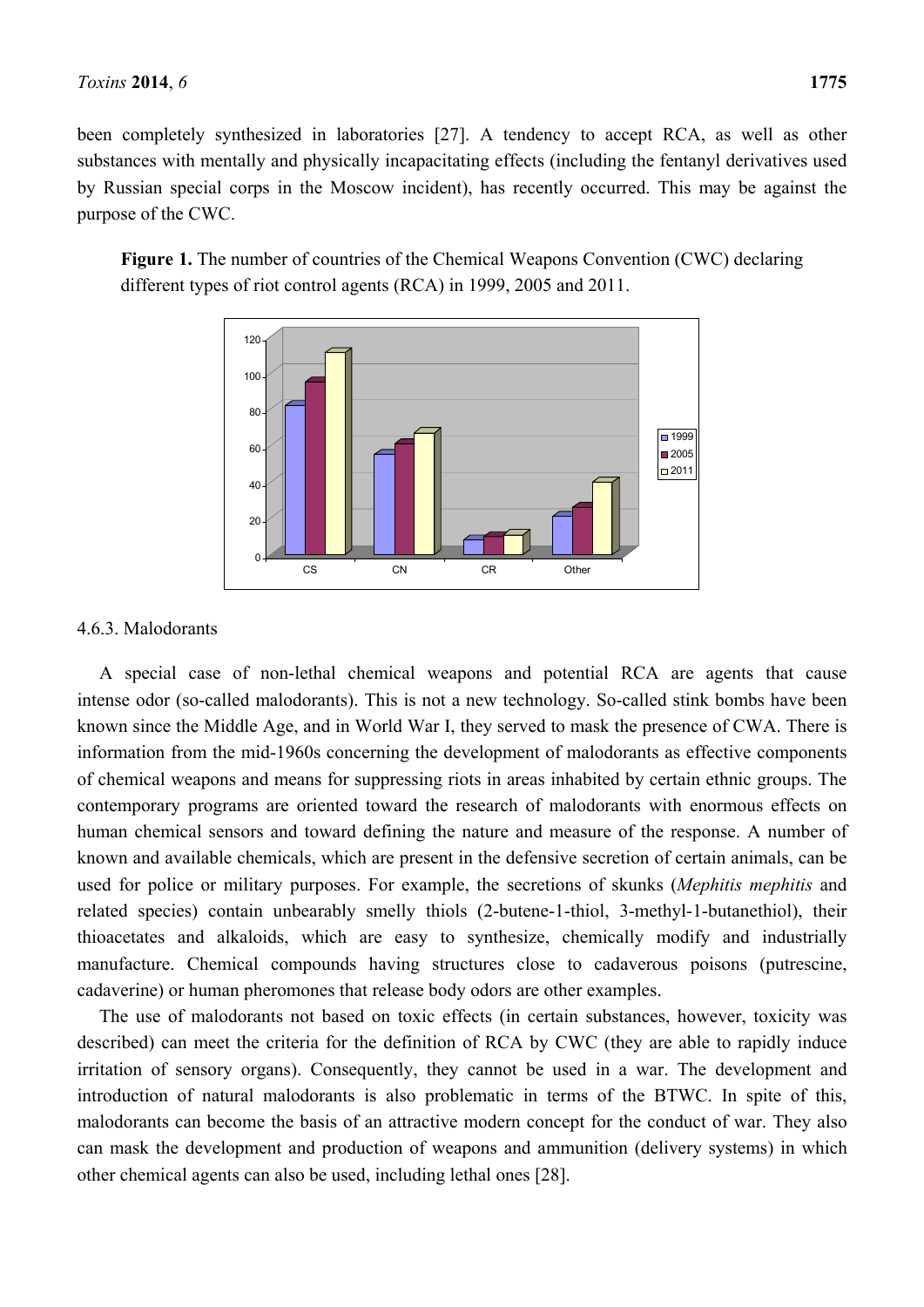#### *4.7. Toxic Industrial Chemicals*

The term toxic industrial chemicals (TIC) refers to a variety of chemicals used or produced by industry that can have significant impacts on human health if released into the air or water. According to the CWC, any TIC can be considered a chemical weapon, if it is designed or used for military purposes. In the past, much of the CWA consisted of TIC (chlorine, phosgene, hydrogen cyanide, chloropicrin, *etc.*) or were developed in the context of civilian research and development (for example, nerve agents). The main risk of TIC's is that they are manufactured and stored in vast quantities and can be relatively easily used in war or domestic armed conflicts. The general limitation of the production and consumption of TIC is extremely difficult for various reasons.

The group of TIC's also includes some unusual compounds that may be of interest to experts in chemical weapons. These are, for example, dioxin (2,3,7,8-tetrachlorodibenzo-p-dioxin, TCDD) and its analogues. TCDD is well known as an impurity in the herbicides (for example, Agent Orange) used in the war in Indochina. It is also known in connection with an industrial accident in 1976 in Italy (Seveso). This is an extremely toxic synthetic agent capable of alkylating various cellular polymers, including DNA. Some clinical symptoms of poisoning are similar to mustard gas. TCDD has a long latency period, and poisoning is difficult to treat. It is ideal for ecological war, because it can cause long-term and dangerous contamination of large areas, even when used at relatively low concentrations.

## **5. New Technologies in the Development of Chemical Weapons**

A rule has usually been valid in history that any weapon vanished only if it was replaced by a new and even more effective one. This probably mostly holds for chemical weapons. In addition, the possible exhaustion of the possibilities for technology of weapons of mass destruction does not mean a decrease in demand. The control of chemical weapons and the possibilities of their further development are associated with the term "dual use technology" [29]. This is technology involving civil and, simultaneously, military applications. These are materials, programs and knowledge used in peaceful applications, which can, however, also be used in the production of weapons. The dual use technologies can considerably facilitate and speed the manufacturing of standard chemical weapons. They make possible a better understanding of biological systems, and the results of the study can be then used for the development of new, still unknown types of chemical weapons. With the help of these technologies, it is also possible to propose new, more effective forms of toxic substance applications. Their effects on adherence to international legal standards, including the CWC and BTWC, are thus negative [30].

In association with the development of chemical weapons, the term biochemical weapons has recently been used, which reflects the fragile boundary between chemical and biological weapons (Table 4) [31]. It is tightly related to the term biochemicals, which are biologically active chemical compounds or compounds produced by a specific chemical mechanism in a living organism. If traditional chemical weapons are the products of chemistry and the chemical industry, then biochemical weapons should analogously belong to the domain of biochemistry and the pharmaceutical industry [32].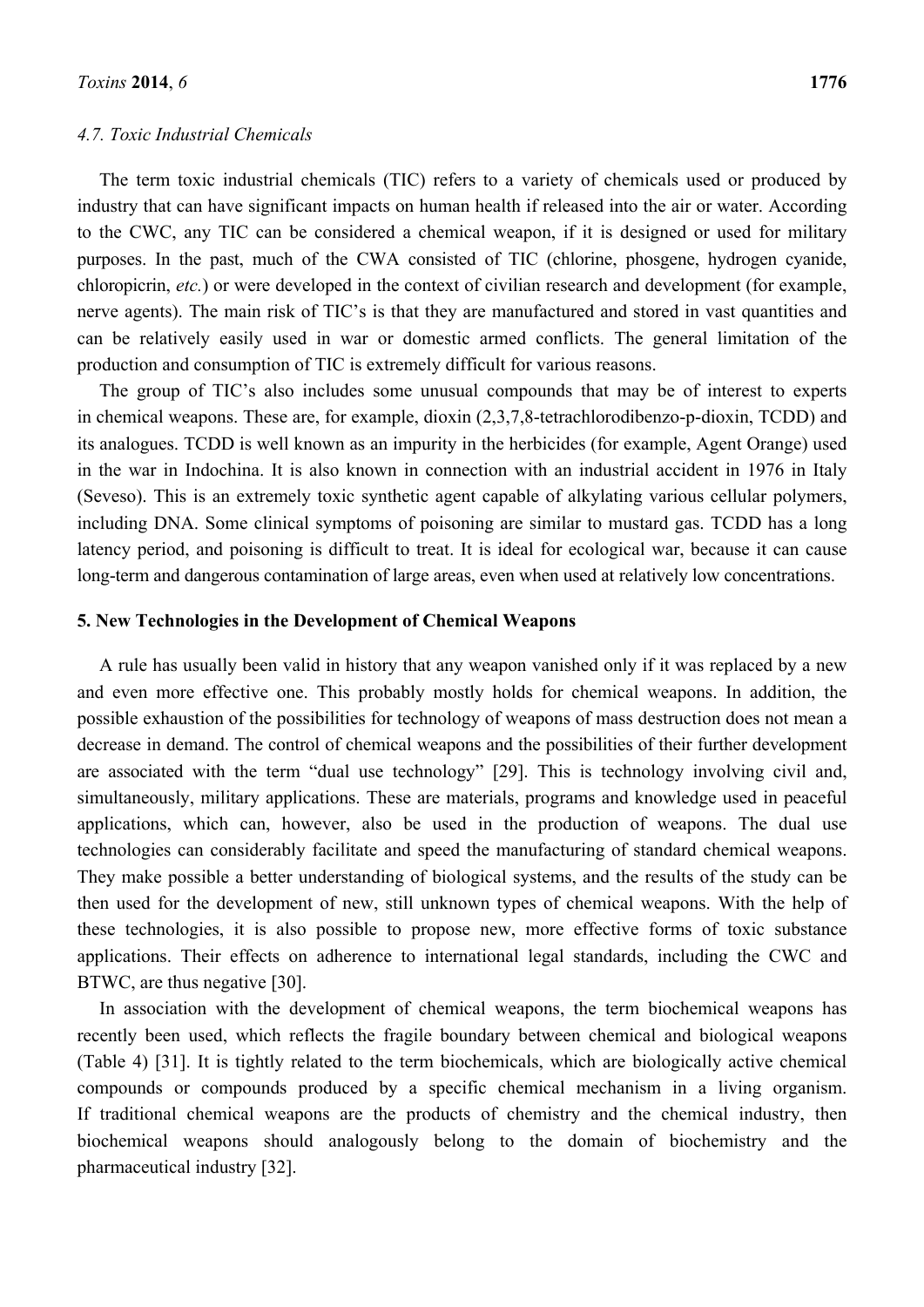| Category           | <b>CWC</b> | <b>BTWC</b> | <b>Poisons</b> | <b>Infectious Agents</b> | <b>Biochemical Weapons</b> |
|--------------------|------------|-------------|----------------|--------------------------|----------------------------|
| <b>CWA</b>         | +          |             |                |                          |                            |
| Chemical drugs     |            |             |                |                          |                            |
| Bioregulators      |            |             |                |                          |                            |
| Toxins             |            | ┿           |                |                          |                            |
| Biological weapons |            |             |                |                          |                            |

**Table 4.** The relationship between chemical and biological weapons.

#### *5.1. Technology for Acquiring New Biologically Active Substances*

#### 5.1.1. Combinatorial Chemistry

The traditional research and development of new physiologically active substances is enormously expensive, tedious and offers unsure result. In laboratories, large quantities of different compounds are produced; their efficacy is tested, and the chemical structure is searched for, which could be suitable for the further development of a medicine or other product. This will be changed in a revolutionary manner in the future. The synthesis of peptides based on changing amino acids and the development of "parallel synthesis" techniques or "split-and-pool" synthesis were established for so-called combinatorial chemistry, which makes it possible to systematically combine different chemical construction blocks and, thus, to obtain big files (libraries) of structurally close compounds. These libraries can then be used with the technique termed "high-throughput screening" to identify specific compounds, depending on the effect required. There is a consideration that the probability of finding a new biologically active compound is increased by a factor of an order of magnitude of about 1000. These possibilities were also extended by the discovery of a new method named "click chemistry". The risks of using combinatorial chemistry and associated procedures for the development of toxic compounds with military potential are difficult to estimate. The technology is particularly suitable for the synthesis of compounds with a molecular mass of about 700 Dalton, which is more than the value in traditional CWA. It can be used for the development of incapacitating agents of a new generation [30].

#### 5.1.2. Protein Engineering

Protein engineering, first described in early 1980s, deals with the targeted production of proteins, particularly enzymes. It also has penetrated into the pharmaceutical industry, including the field of the development of protein hybrid (fusion) toxins suitable for therapeutic purposes. Protein toxins occurring in nature as animal and plant poisons are capable of a specific action on cellular metabolism, and thus, they are dangerous, even at extremely low doses. Based on protein engineering, it is possible to combine the binding and catalytic domains of two different protein toxins and, thus, to produce a hybrid toxin. On laboratory, as well as industrial scales, it is possible to obtain hybrid or modified protein toxins with enhanced lethality, with a greater extent of effects and resistance to detection, diagnosis and therapy. For example, the extremely toxic, but under common conditions, less resistant, botulinum toxin presents a highly lethal hybrid toxin in combination with stable and resistant staphylococcal enterotoxin, which is also resistant to heat and to adverse media. By a combination of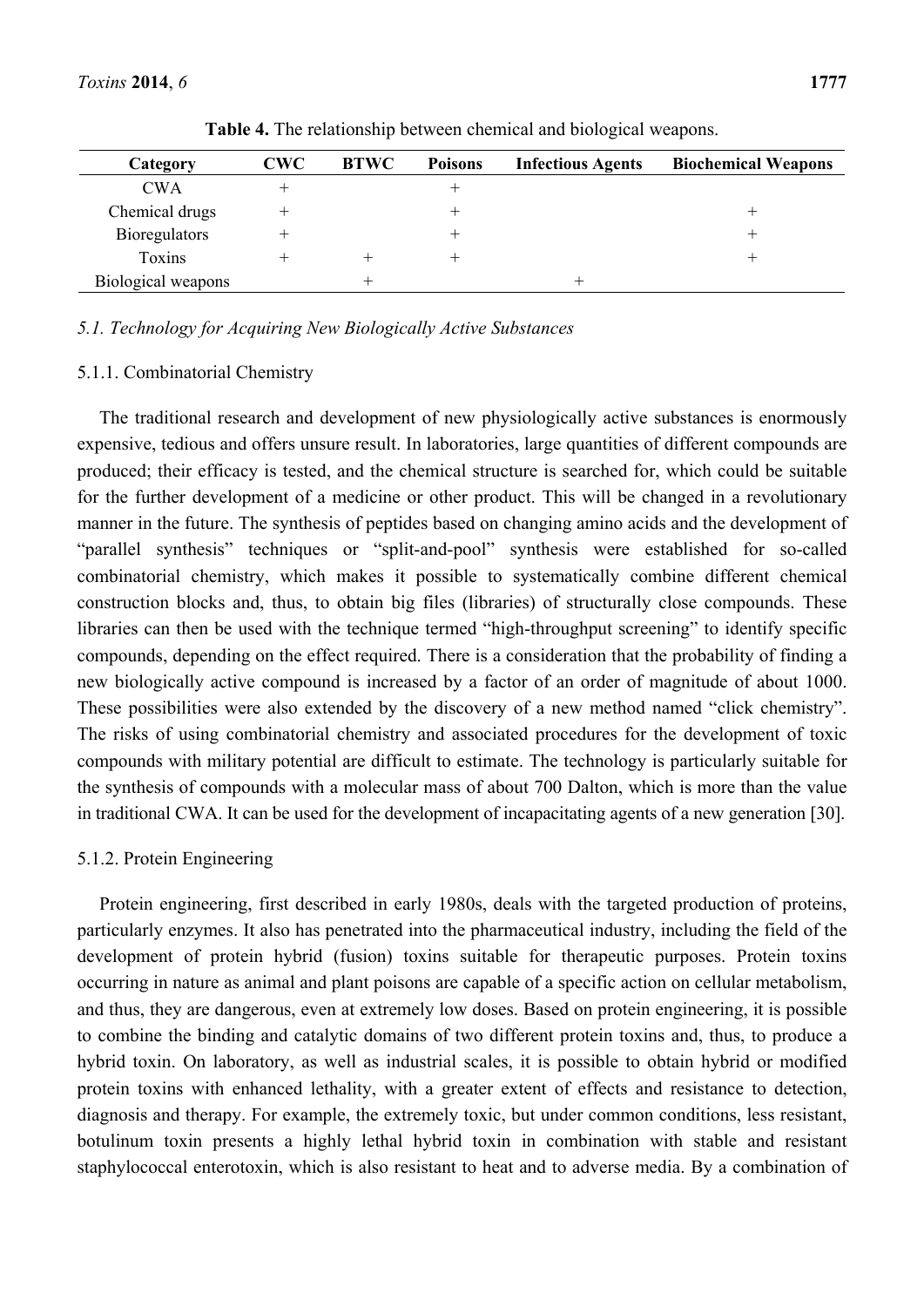the catalytic domain of tetanus or shiga toxin with the binding domain of anthrax toxin, a hybrid toxin is obtained, affecting a wider spectrum of monkey cells compared to the original toxins [33–35].

#### *5.2. Technology of Manipulation with Biological Systems*

#### 5.2.1. Research of Psychoactive Substances

In the early 1990s, scientists acquired new knowledge on protein neurotransmitter receptors bound to the outer neuron membrane with the help of the techniques of molecular biology and genetics. In contrast to simple acetylcholine, some of these neurotransmitters have a complex peptide structure with short amino acid chains. For example, in a study of the sleep disorder called narcolepsy, in the 1990s, new neurotransmitters, hypocretins (orexins), were discovered, which are produced by hypothalamus cells [36]. In the mammalian hypothalamus, a neuropeptide hormone, oxytocin, is also produced, which is associated with social behavior and reproduction (the so-called hormone of love and trust). One of the possible forms of its pharmacological application is aerosol [37]. Knowledge from the area of neuropeptides can also be obviously used for the development of new agents as potential non-lethal weapons [38]. Knowledge is also being extended concerning the effects of psychoactive substances, which were formerly considered as standard or potential components of military armament. It was, for example, found that the BZ agent and its analogues are bound to five sub-types of muscarine acetylcholine receptors, which have different functions in the brain. This explains their pleiotropic and variable effects [39].

#### 5.2.2. Synthesis of Bioregulators

Bioregulators are natural organic compounds that regulate different cellular processes in multiple organic systems [40]. They regulate the division and differentiation of cells, blood pressure, heart activity, respiration, muscle contractions, body temperature or sleep and affect mood, emotion and immunity functions. Bioregulators are effective, even at extremely low concentrations, and act essentially immediately. At higher than normal doses, they can induce different toxic effects or even death. The enhanced interest of biotechnological and pharmaceutical institutions and companies in bioregulators is associated with the progress in the field of molecular biology and biotechnology and with the development of a new generation of pharmaceuticals with increased specificity and efficacy. Based on estimates, about 10,000 bioregulators exerting different chemical structures and functions are active in the body of homoeothermic animals. In addition, many of them contain not so large structural fragments exerting the same activity of the original bioregulator. These fragments, which occur independently in nature, can be used as initial materials for the synthesis of analogues. The number of these compounds, where some of them have toxicity comparable with nerve agents, is ever growing [39].

The idea for the development of chemical (biochemical) weapons based on bioregulators occurred as early as the pioneering era of the United States' center for the development of biological weapons in Fort Detrick, but its implementation was impossible that time, due to the lack of suitable technology. In spite of this, the Ministry of Defense financed several research and development programs as early as the 1980s, focused on biotechnology, including a project for the development of biochemical (hormonal) weapons, including bioregulators [41]. That time, the Soviet Union reportedly included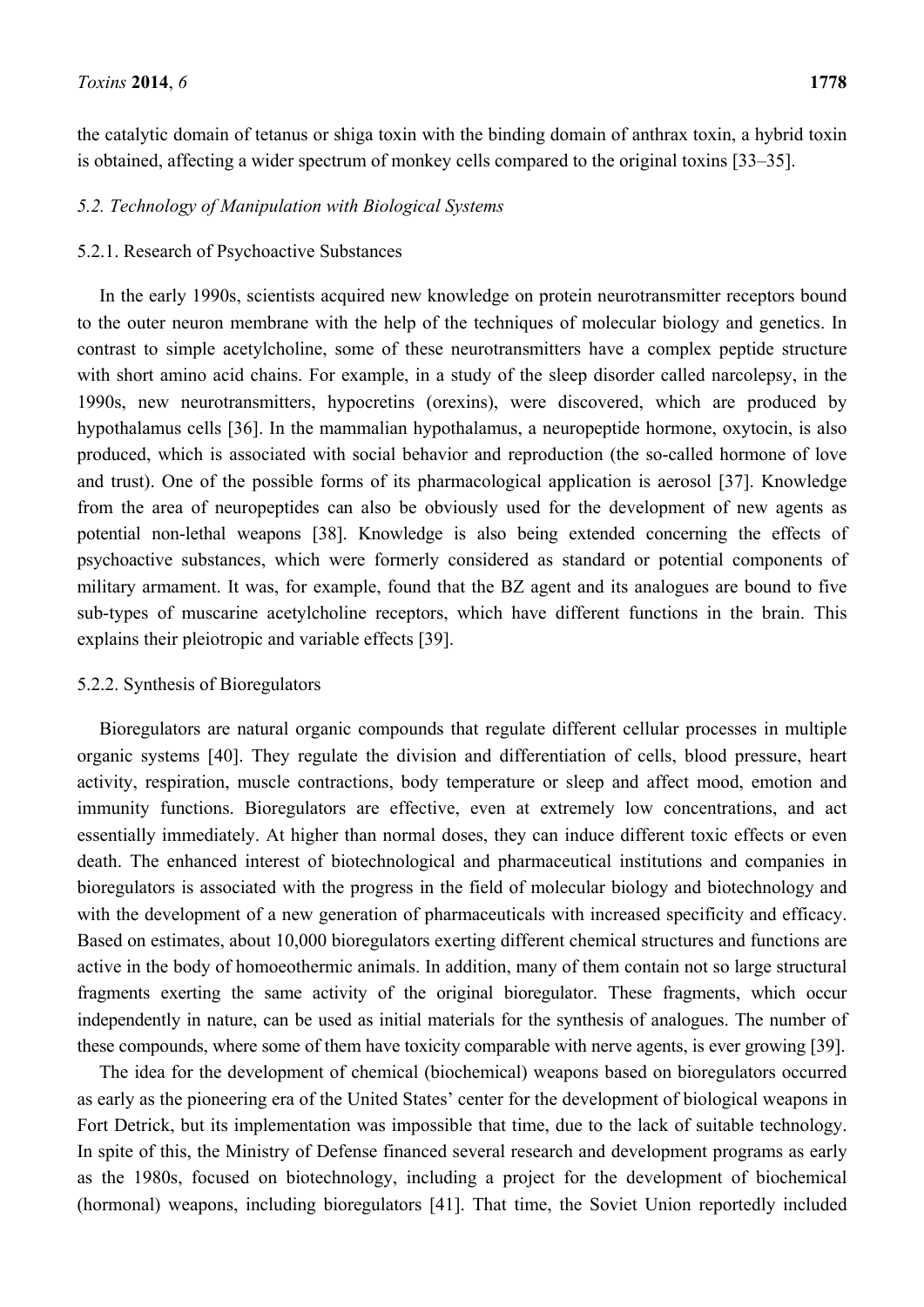bioregulators in an offensive program for the development of biological weapons [42]. The bioregulators are currently considered to be prospective incapacitating (non-lethal) weapons, and their research is being performed by scientific teams throughout the world (as, for example, in the United States, Great Britain, France, Russia, China, Israel). The most recent progress in the field of molecular biology and biotechnology essentially simplified the preparation of bioregulators, which would be formerly available only in negligible amounts from natural sources. The methods of gene engineering make possible the production of bioregulators, even in amounts sufficient for filling ammunition. Bioregulators can thus present a new dimension in the conduct of modern war. Their accepting by certain countries as non-lethal weapons of a new type can also legitimize the use of toxic substances in war [43]. They can also be considered as potential terrorist weapons [44].

Endorphins and enkephalins can also be of importance for military purposes. These are opioid polypeptides excreted from the hypophysis in the course of physical stress, which can block pain or induce feelings of peace of mind (so-called "hormones of happiness"). One can speak about neurokinins, for example, substance P, which is a peptide participating in the transfer of nociceptive impulses and controls adaptation stress mechanisms. The regulation peptide, cholecystokinin (CCK), can also be of interest, which induces strong emotional reactions to panic. There are several natural forms of this peptide with different numbers of amino acids (such as, for example, CCK-8, CCK-33), but with a high physiological activity, and also having shorter fragment molecules of this peptide, so-called CCK-4. Further research resulted in the synthesis of CCK-4 analogues, which are characterized by their enhanced affinity to receptors, metabolic stability and ability to overcome the hematoencephalic barrier. An example of high-activity peptide bioregulators is also endothelin, which increases arterial pressure and reduces heart beat frequency. It is close to sarafotoxins with respect to its structure and function, which were isolated from snake venom (*Atractaspis engaddensis*). Certain metabolites of arachidonic acids (prostaglandins, prostacyclins, thromboxanes, leukotrienes) or the bioregulator of the phospholipid structure, known as the thrombocyte activating factor, are also effective regulators of the cardiovascular and respiratory systems or mediators of different pathological conditions (inflammations, allergy, anaphylaxis, shock). The disadvantage of bioregulators is their low stability. Endogenous bioregulators are rapidly degraded in the organism in the presence of catalytic ferments. Due to this, the use of bioregulators in the form of formulae containing efficient inhibitors of these ferments is considered. However, these regulators alone can be highly active substances causing pathological effects [18].

#### 5.2.3. RNA Interference

RNA interference is a process regulating transcription and intracellular gene expression in such a way that certain fragments of the double-helix RNA interfere with the genes expressed. The first experiments were performed by American scientists as early as in 1990. They genetically modified petunia by introducing the gene for enhancing the level of the enzyme participating in the synthesis of the violet dye. This technology was later tested in other organisms and introduced into pharmacy and medicine as a promising method of treatment of still non-curable diseases at the molecular level. However, RNA interference can also be abused, for example for the preparation of genetically-modified toxins or for affecting an organism's immunity. There is, for example, a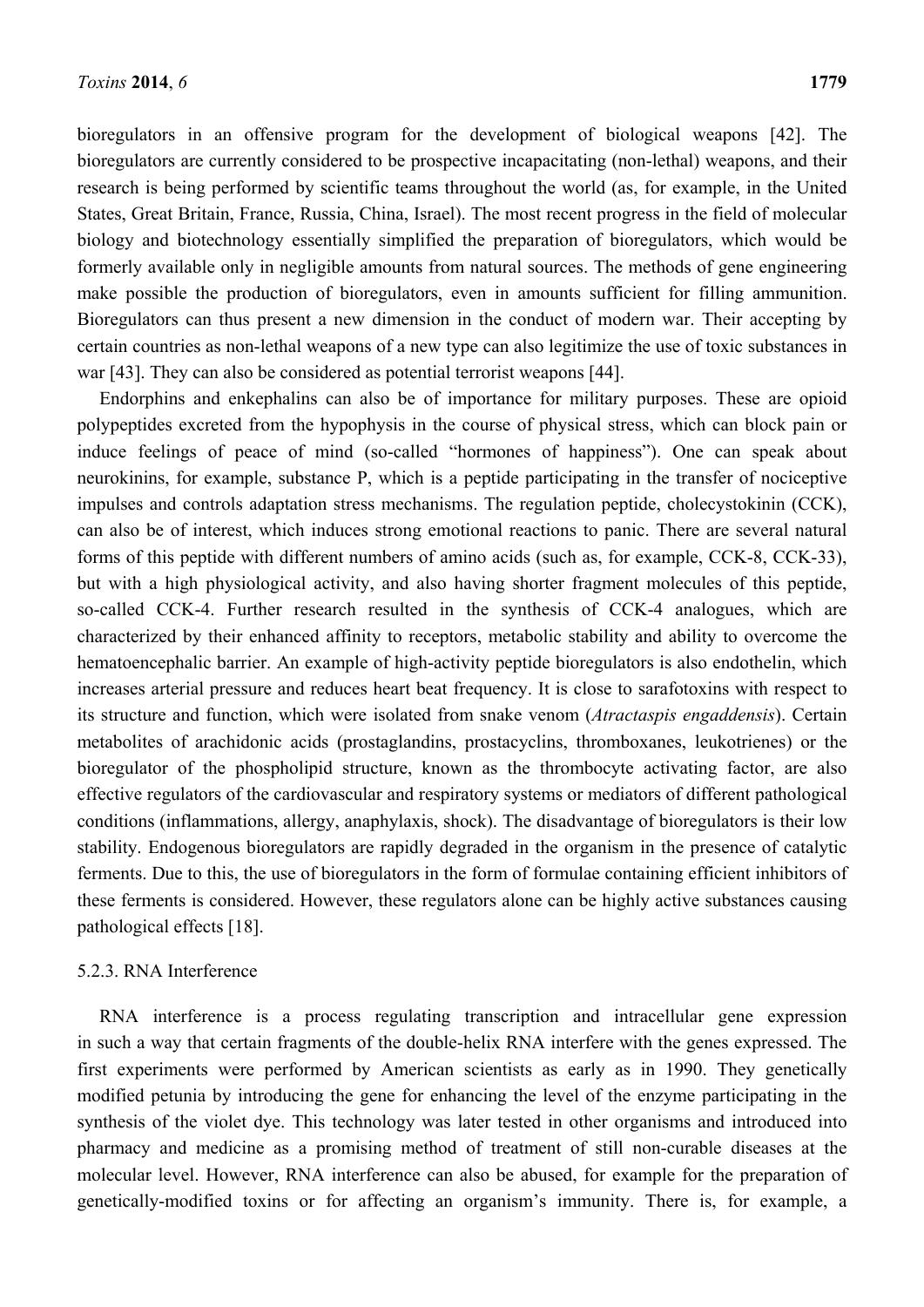possibility of abusing RNA interference for the targeted affecting of genes present in specific ethnic groups only [45]. This can serve as a basis of modern chemical (ethnic) weapons [46].

#### *5.3. Technology of Manufacture and Use of Toxic Substances*

#### 5.3.1. Chemical Microprocessor Devices

In the 1980s, chemical microtechnology was developed, which induced revolutionary changes in chemical and pharmaceutical industries. Compared to standard chemical operations, the miniaturized devices are safer, more rapid, more selective and more effective with respect to the energy requirements. These are automatized devices with micromixers, miniaturized heat exchangers and reactors of a volume of about 2 L. The capacity of a line, the installation of which a room of 30  $m<sup>3</sup>$  is sufficient, provides several kilograms of the pure product per hour. Chemical microprocessors for the manufacture of pure chemical and pharmaceutical products are currently quite commonly used in big global companies [47]. There is a risk that this technology will also be employed for the manufacturing of toxic compounds important for military purposes, which will attenuate the control mechanisms of the CWC. According to certain specialists, it is less suitable for the manufacturing of classic CWA [48], but it may be very progressive for the manufacturing of toxic agents of a new generation (including prospective non-lethal chemical weapons).

#### 5.3.2. Microencapsulation

Special techniques have also been developed that enhance the CWA stability and make possible the penetration of the agents and their controlled release into an organism. One of these techniques is microencapsulation based on covering the CWA in a micro-droplet with a biologically degradable polymer envelope. This is the same technique as that used in the manufacturing of pharmaceutical products. The microcapsules can be employed in different ways. For example, during the explosion of the ammunition, they produce an aerosol cloud and penetrate via the respiratory tract into the organism, where their envelope is dissolved, releasing the CWA. This technology can also be easily used for the development of new forms for the application of non-lethal chemical weapons, and thus, it is being intensively studied [49]. Unstable biologically active agents, which would otherwise be quite unsuitable as chemical weapons, can also be employed based on the microencapsulation technique.

#### 5.3.3. Nanotechnology

The effects of nanoparticles on living organisms result from certain interesting characteristics. Nanoparticles exert high chemical and catalytic activities, which have not been observed in larger particles of the same substance. In the medium (in air), nanoparticles form high concentrations, even at a relatively low amount of the substance dispersed. Nanoparticles can easily penetrate into the human organism through all of the means of entrance (for example, by inhalation, percutaneously, by ingestion, through the eye barrier) and invade any organs and tissues, including the central nervous system. Nanoparticles can exert serious (even lethal) effects on humans, which is manifested by the clinical pattern of a disease that is unknown to physician or masked by other clinical symptoms.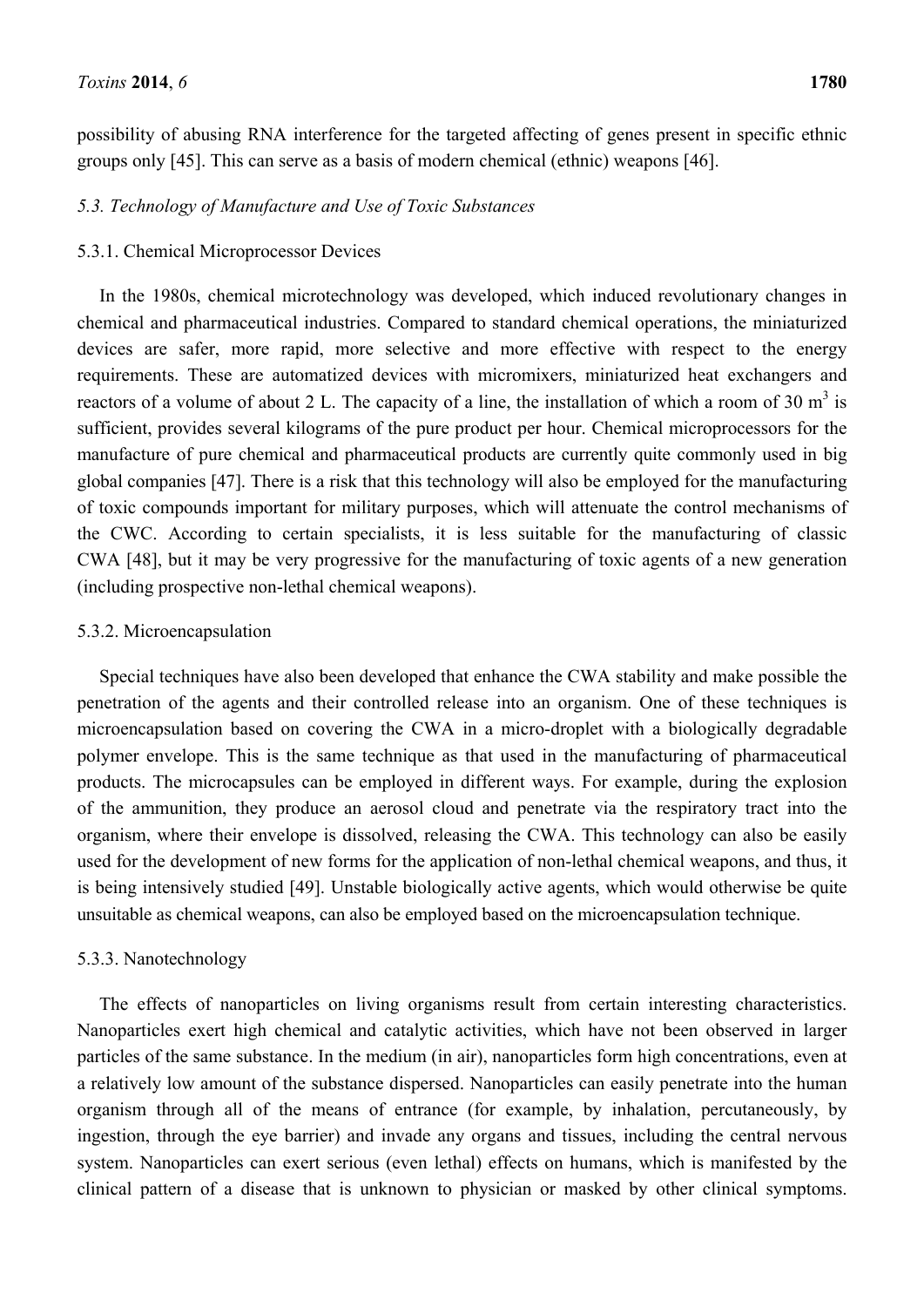A special case is given by nanoparticles smaller than 50 nm, which can cause genotoxic effects due to their capability of penetrating into the cellular nucleus [50].

The use of nanoparticles for military purposes is not quite new. For example, solid organic compounds of arsenic ("mask crushers"), used in World War I through the explosion of ammunition, produced (by so-called self-condensation) irritating aerosol, which contained aggregates with a particle size under 100 nm. Toxic smokes were later produced with the help of thermogenerators and smoke pots. In the Vietnam War, the American army used the harassing CS agent [51] in the form of the formulae, CS1 and CS2. The formula CS1 is a finely ground powder of the effective compounds with an admixture of 5% pyrogenic silica gel (Cab-O-Sil, particle size of 5–50 nm). It is suitable in all the types of weapons with a highly explosive charge or in special dispersing equipment. CS2 is essentially the formula CS1 microencapsulated with the help of hexamethyldisilazane, which is resistant to hydrolysis and high temperatures. Both formulae are currently common parts of riot control ammunition. Scientists have also been recently interested in the preparation of nano-materials based on biologically active peptides [52,53] and other substances. These technologies are prospects, for example, medicine, but can also be used for the production of new forms of bioregulators, calmatives and other groups of toxic substances for military purposes.

## **6. Conclusions**

The existence of chemical weapons is shown not to be generally associated with a particular historical era, though their development is, of course, conditioned by the level of science and technology. In a certain sense, chemical weapons have a "universal nature" in history. The acceptance and implementation of the CWC is an important human action, the topical nature of which has not been realized, even the factual destruction of all of the stocks of chemical weapons. The CWC should be open to the future and provide protection from scientific and technological development. In accordance with many parameters, chemical weapons based on traditional technologies have achieved the limit of their development. There is, however, a big potential for their further development based on the most recent knowledge of modern scientific and technical disciplines, particularly at the boundary of chemistry and biology. The risk is even higher due to the fact that already today, there is a general acceptance of the development of non-lethal chemical weapons (or RCA) at a technologically higher level. It is thus possible to assume that in the future, new forms of the accumulation of stocks of chemical (biochemical) weapons will occur, which will be produced by the virtual synthesis of new toxic substances from unmonitored chemical agents. Their characteristics will be studied on the microscale, and computerized models will be used to simulate the possibilities of their military use. In the future, the chemical arsenal will be based on the accumulation of important information from the fields of chemical, biological and toxin weapons. Data banks obtained in this way will be hardly accessible and the risk of their materialization will persist. In practice, this means that in the future, the control mechanisms should include declarations of relevant scientific and research programs and their control [54]. This is, however, very problematic, since free scientific investigations should not be prevented by any control mechanism.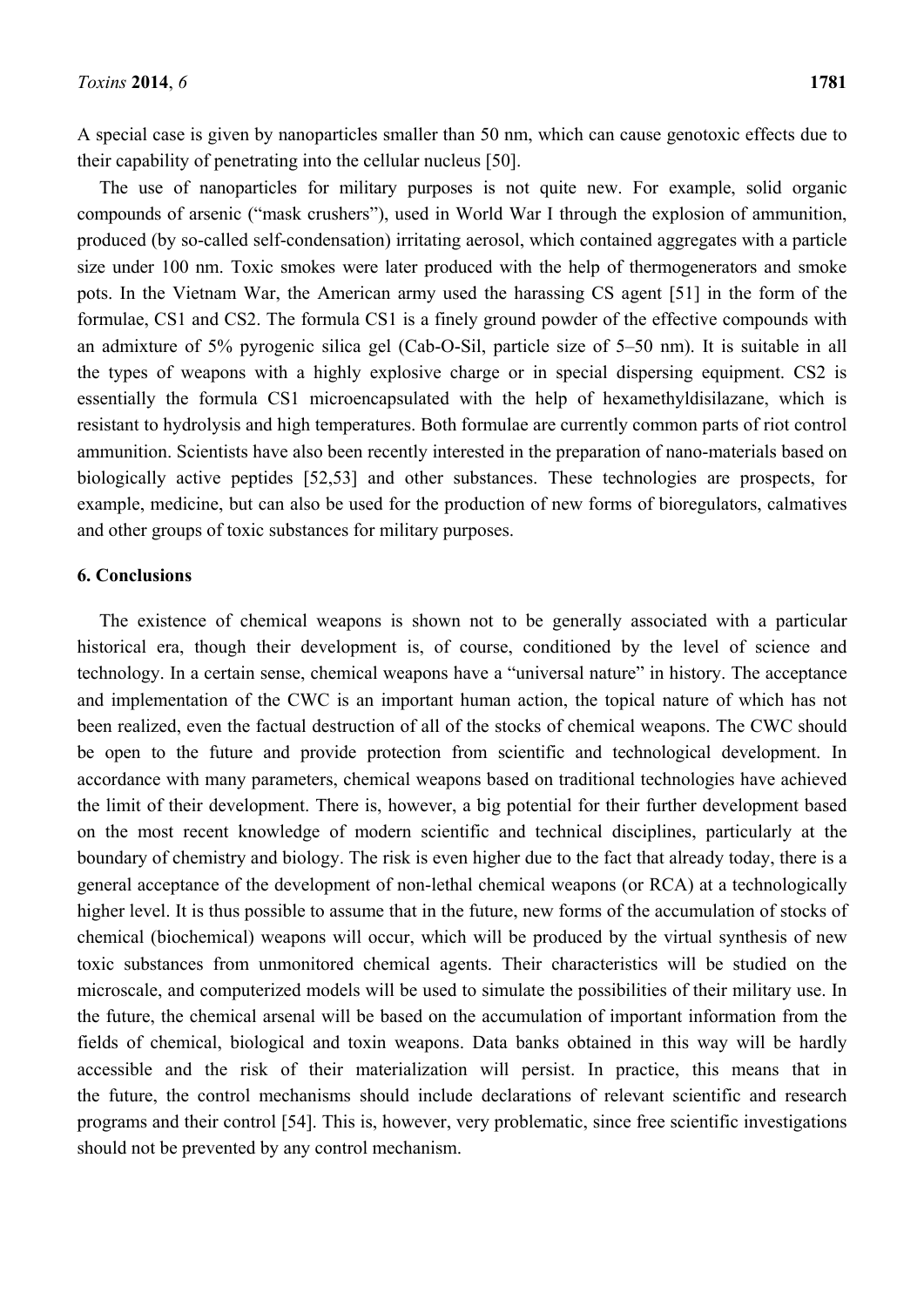## **Conflicts of Interest**

The author declares no conflict of interest.

## **References**

- 1. Gorbovskij, A.D. Khimitsheskoye oruzhiye—Na svalku istoriyi. *Khimitsheskaya Biol. Bezop.* **2007**, 3–19, *32*–*33*.
- 2. Mayor, A. *Greek Fire, Poison Arrows, and Scorpion Bombs: Biological and Chemical Warfare in the Ancient World*; The Overlock Press: New York, NY, USA, 2003.
- 3. Hasegawa, G.R. Proposals for chemical weapons during the American Civil War. *Mil. Med.* **2008**, *173*, 499–606.
- 4. Haber, L.F. *The Poisonous Cloud: Chemical Warfare in the First World War*; Oxford University Press: Oxford, UK, 1986.
- 5. Prentiss, A.M.; Fischer, G.J.B. *Chemicals in War*; McGraw-Hill: New York, NY, USA, 1937.
- 6. MacLeod, R. *Frontline and Factory: Comparative Perspectives on the Chemical Industry at Wars, 1914–1924*; Johnson, J.A., Ed.; Springer: Dordrecht, The Netherlands, 2006.
- 7. Schmaltz, F*. Kampfstoff-Forschung im Nationalsozialismus. Zur Kooperation von Kaiser-Wilhelm-Instituten, Militär und Industrie*; Wallstein Verlag: Göttingen, Germany, 2005.
- 8. Brown, F.J. *Chemical Warfare: A Study in Restraints*; Princeton University Press: Princeton, NJ, USA, 1968.
- 9. Harris, R.; Paxman, J. *A Higher Form of Killing: The Secret History of Chemical and Biological Warfare*; Random House: New York, NY, USA, 2002.
- 10. Zierler, D. *The Invention of Ecocide*; The University of Georgia Press: Athens, Greece, 2011.
- 11. Martini, E.A. *Agent Orange: History, Science, and the Politics of Uncertainty*; University of Massachusetts Press: Amherst, MA, USA, 2012.
- 12. Tucker, J.B. *War of Nerves: Chemical Warfare from World War I to Al-Qaeda*; Pantheon Books: New York, NY, USA, 2006.
- 13. Zanders, J.P. Assessing the risk of chemical and biological weapons proliferation to terrorists. *Nonprolif. Rev.* **1999**, *64*, 17–34.
- 14. Maerli, M.B. Relearning the ABCs: Terrorists and weapon of mass destruction. *Nonprolif. Rev.* **2000**, *7*, 108–119.
- 15. Tucker, J.B. *Toxic Terror: Assessing Terrorist Use of Chemical and Biological Weapons*; MIT Press: Cambridge, MA, USA, 2000.
- 16. Coleman, K. *A History of Chemical Warfare*; Palgrave MacMillan: New York, NY, USA, 2005.
- 17. Tu, A.T*. Chemical Terrorism: Horrors in Tokyo Subway and Matsumoto City*; Alaken Inc.: Fort Collins, CO, USA, 2002.
- 18. Antonov, N.S. *Khimitsheskoye oruzhiye na rubezhe dvukh stoletiy*; Progress: Moskva, Russia, 1994.
- 19. Hoenig, S.L. *Compendium of Chemical Warfare Agents*; Springer: New York, NY, USA, 2007.
- 20. Mirzayanov, V.S. *State Secrets: An Insider's Chronicle of the Russian Chemical Weapons Program*; Outskirts Press: Parker, CO, USA, 2008.
- 21. Hou, S.Y.E.; Flynn, G.L. Enhancement of hydrocortisone permeation of human and hairless mouse skin by 1-dodecylazacycloheptan-2-one. *J. Investig. Dermatol.* **1989**, *93*, 774–779.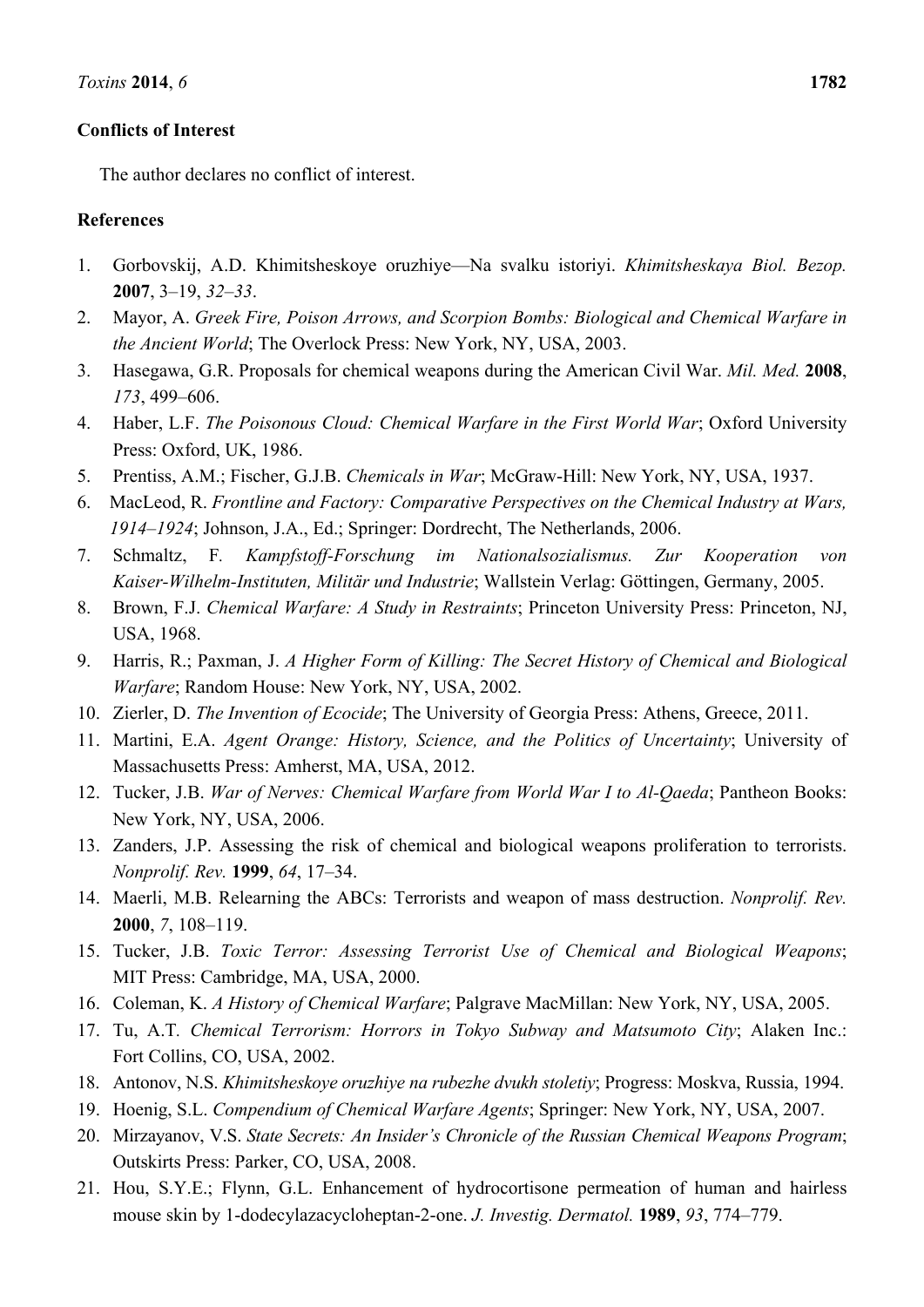- 22. Crossblatt, N.; Ed. *Possible Long-Term Health Effects of Short-Term Exposure to Chemical Agents: Aticholinesterases and Aticholinergics*; National Academy Press: Washington, DC, USA, 1982; Volume 1.
- 23. Tucker, J.B. The "Yellow Rain" Controversy: Lessons for arms control compliance. *Nonprolif. Rev.* **2001**, *8*, 25–42.
- 24. Koplow, D.L. *Non-Lethal Weapons*; Cambridge University Press: New York, NY, USA, 2006.
- 25. Pearson, A. Incapacitating biochemical weapons: Science, technology, and policy for the 21st century. *Nonprolif. Rev.* **2006**, *13*, 151–188.
- 26. Riches, J.R.; Read, R.W.; Blafl, R.M.; Cooper, N.J.; Timperley, C.M. Analysis of clothing and urine from moscow theatre siege casualties reveals carfentanil and remifentanil use. *J. Anal. Toxicol.* **2012**, *36*, 647–656.
- 27. Wender, P.A.; Jesudason, C.D.; Nakahira, H.; Norikazu, T.; Tebe, A.L.; Yoshihide, U. The first synthesis of a daphnane diterpene: The enantiocontrolled total synthesis of (+)-resiniferatoxin. *J. Am. Chem. Soc.* **1997**, *119*, 12976–12977.
- 28. *Non-Lethal Weapons Research in the US: Calmatives and Malodorants*; Sunshine Project Background Series 8; Sunshine Project: Austin, TX, USA, 2001.
- 29. Lewer, N.; Davison, N. *Non-Lethal Technologies—An overview*; United Nations Institute for Disarmament Research: Geneva, Switzerland, 2005; pp. 37–51.
- 30. Tucker, J.B. Combinatorial chemistry and high-throughput screening. In *Innovation, Dual Use, and Security*; Tucker, J.B., Ed.; MIT Press: Cambridge, MA, USA, 2012; pp. 89–99.
- 31. Davison, N. *Biochemical Weapons: Lethality, Technology, Development, and Policy*; Bradford Non-Lethal Weapons Research Report No. 5; University of Bradford: Bradford, UK, 2004.
- 32. Whellis, M. Biotechnology and biochemical weapons. *Nonprolif. Rev.* **2002**, *9*, 48–53.
- 33. Arora, N.; Leppla, S. Fusions of anthrax toxin lethal factor with shiga toxin and diphtheria toxin enzymatic domains are toxic to mammalian cells. *Infect. Immun.* **1994**, *62*, 4955–4961.
- 34. Jefferson, C. Protein engineering. In *Innovation, Dual Use, and Security*; Tucker, J.B., Ed.; MIT Press: Cambridge, MA, USA, 2012; pp. 119–131.
- 35. Supotnickiy, M.V. Nanoobyekty kak novaya biologitsheskaya ugroza. *Nanotekhnol. Okhrana Zdor.* **2013**, *4*, 22–41.
- 36. Hungs, M.; Mignot, E. Hypocretin/orexin sleep and narcolepsy. *BioEssays* **2001**, *23*, 397–408.
- 37. Kosfeld, M.; Heinrichs, M.; Zak, P.J.; Fischbacher, U.; Fehr, E. Oxytocin increases trust in humans. *Nature* **2005**, *435*, 673–676.
- *38.* Dando, M.R. Development of psychoactive drugs. In *Innovation, Dual Use, and Security*; Tucker, J.B., Ed.; MIT Press: Cambridge, MA, USA, 2012; pp. 163–172.
- 39. Pearson, G.S. The technical challenge to counter the CBW spectrum. In Proceedings of the Third International Symposium on Protection against Chemical Warfare Agents, Umea, Sweden, 11–16 June 1989; pp. 375–383.
- 40. Kagan, E. Bioregulators as instruments of terror. *Clin. Lab. Med.* **2001**, *21*, 607–618.
- 41. Piller, C.H.; Yamamoto, K.R. *The Rebirth of American Biological Warfare: Gene Wars. Military Control over New Genetic Technologies*; Beech Tree Books/William Morrow: New York, NY, USA, 1988.